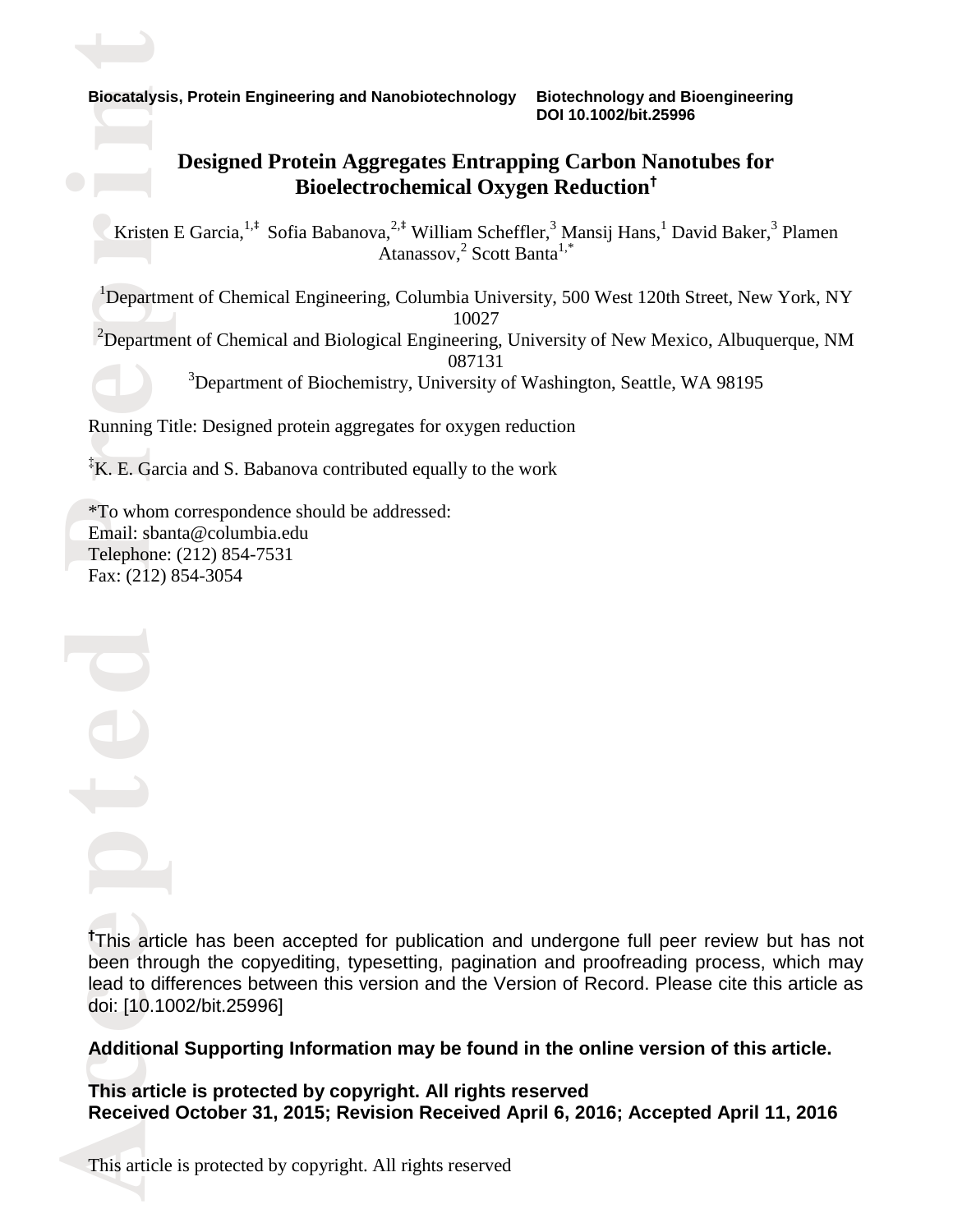#### **Abstract:**

 $\overrightarrow{ }$ 

in an air-breathing cathode system. This article is protected by copyright. All rights reserved single-walled carbon nanotubes (SWNTs), and explored for use in oxygen reduction electrodes. The incorporation of SWNTs into the SLAC aggregates enabled operation an elevated temperature and rincreased resistance to irreversible thermal denaturation. The SLAC assemblies were combined with with the mutations in the small laccase protein (SLAC) from *Streptomyces coelicolor* to introduce new inter-<br>protein disulfide bonds. The new dimeric interface introduced by these disulfide bonds in combination protein disulfide bonds. The new dimeric interface introduced by these disulfide bonds in combination I he engineering of robust protein/nanomaterial interfaces is critical in the development of<br>bioelectrocatalytic systems. We have used computational protein design to identify two amino acid The engineering of robust protein/nanomaterial interfaces is critical in the development of with the natural trimeric structure drive the self-assembly of SLAC into functional aggregates. The mutations had a minimal effect on kinetic parameters, and the enzymatic assemblies exhibited an incorporation of SWNTs into the SLAC aggregates enabled operation an elevated temperature and reduced the reaction overpotential. A current density of 1.1 mA/cm<sup>2</sup> at 0 V vs. Ag/AgCl was achieved

 $\mathbf{C}$ 

 $\bigoplus$ 

Key words<br>interface **Key words:** protein design, self-assembly, laccase, oxygen reduction reaction, protein/nanomaterial interface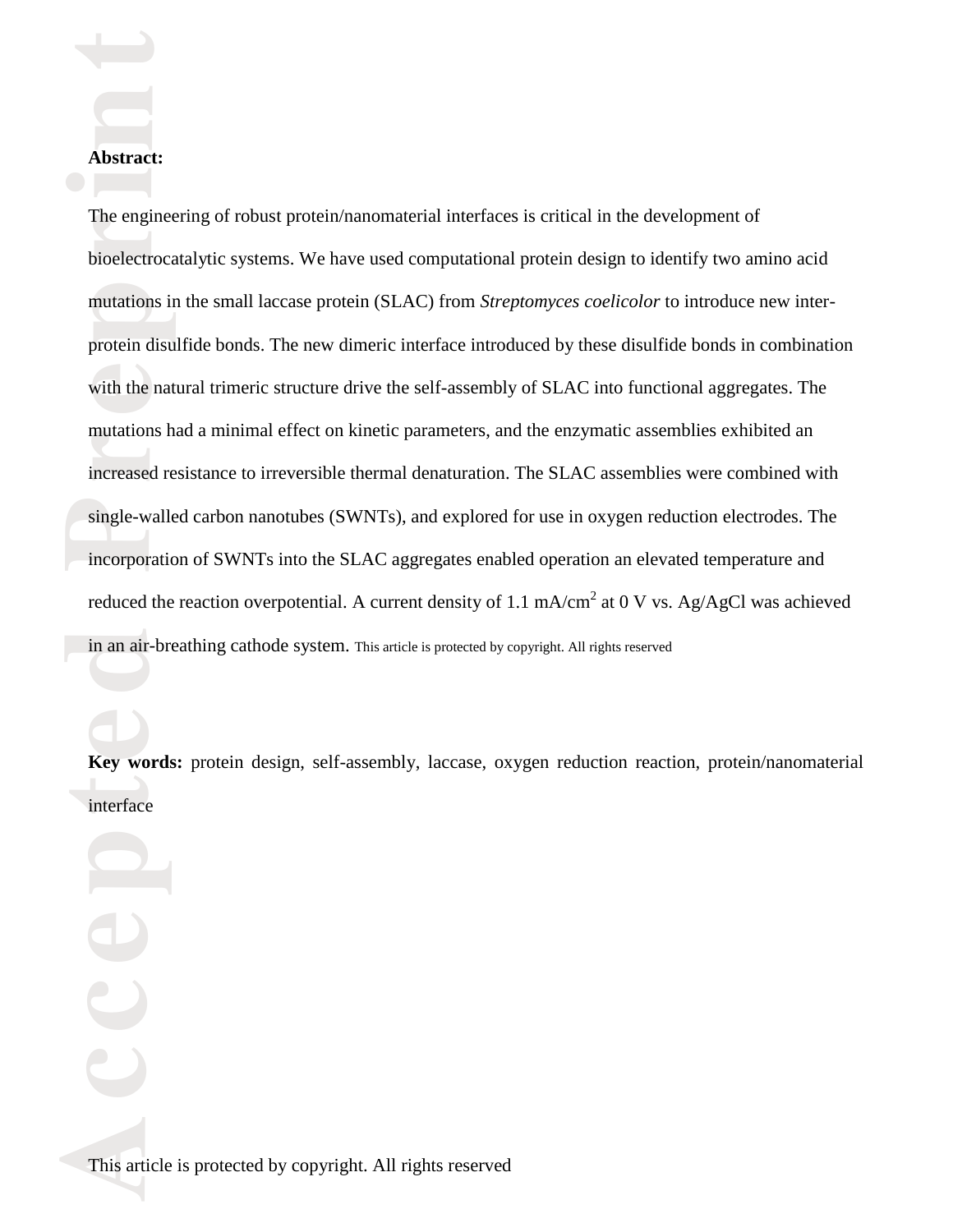# n**Introduction**

 $\overrightarrow{ }$ 

protein/<br>Schwan  $Lim$  et a variety of materials engineering approaches have been developed to better enable the<br>incorrection of active engrunnes into alactuade systems (Adda at al., 2010; I sy at al. incorporation of native enzymes into electrode systems (Addo et al., 2010; Lau et al., 2012; operational stability, poor compatibility with entrapping polymer matrices, and optimizing<br>spatial arrangements with mediating or relay systems (Kim et al., 2006; Minteer et al., 2007). A The incorporation of enzymes into these systems presents unique challenges including i optimization of transport and reaction kinetics within robust electrode surface modifications. A grand challenge in the development of efficient bioelectrocatalytic systems is the operational stability, poor compatibility with entrapping polymer matrices, and optimizing Lim et al., 2007), and a few protein engineering approaches have been used to improve the protein/nanomaterial interface (Holland et al., 2011; Szilvay et al., 2011; Wong and Schwaneberg, 2003).

use of prot<br>generate k<br>These unic<br>bio/nano in<br>spatial orie proteins, including binding, stability and catalysis (Jiang et al., 2008; King et al., 2012; King et al., 2014; Korkegian et al., 2005; Padilla et al., 2001; Usui et al., 2009). A recent trend is the Computational protein design has been successfully used to engineer almost every feature of proteins, including binding, stability and catalysis (Jiang et al., 2008; King et al., 2012; King et use of protein design principles to create non-natural assemblies of protein structures to generate long-range order in self-assembling systems (Padilla et al., 2001; Usui et al., 2009). These unique protein structures show great promise for the development and improvement of bio/nano interfacial systems as these arrangements can lead to improved stability and optimized spatial orientations.

BFCs a<br>Cooney<br>This art self-powered bio-sensors (Babanova et al., 2014; Lau et al., 2012; Tsujimura et al., 2007). Multi-copper oxidase enzymes directly reduce oxygen and have been extensively explored for use in enzymatic bio-cathodes to be used in biological fuel cells (BFCs), bio-batteries and BFCs are devices that utilize biocatalysts for energy transformation (Barton et al., 2004; Cooney et al., 2008; Davila et al., 2008; Logan et al., 2006; Luckarift et al., 2014). Since the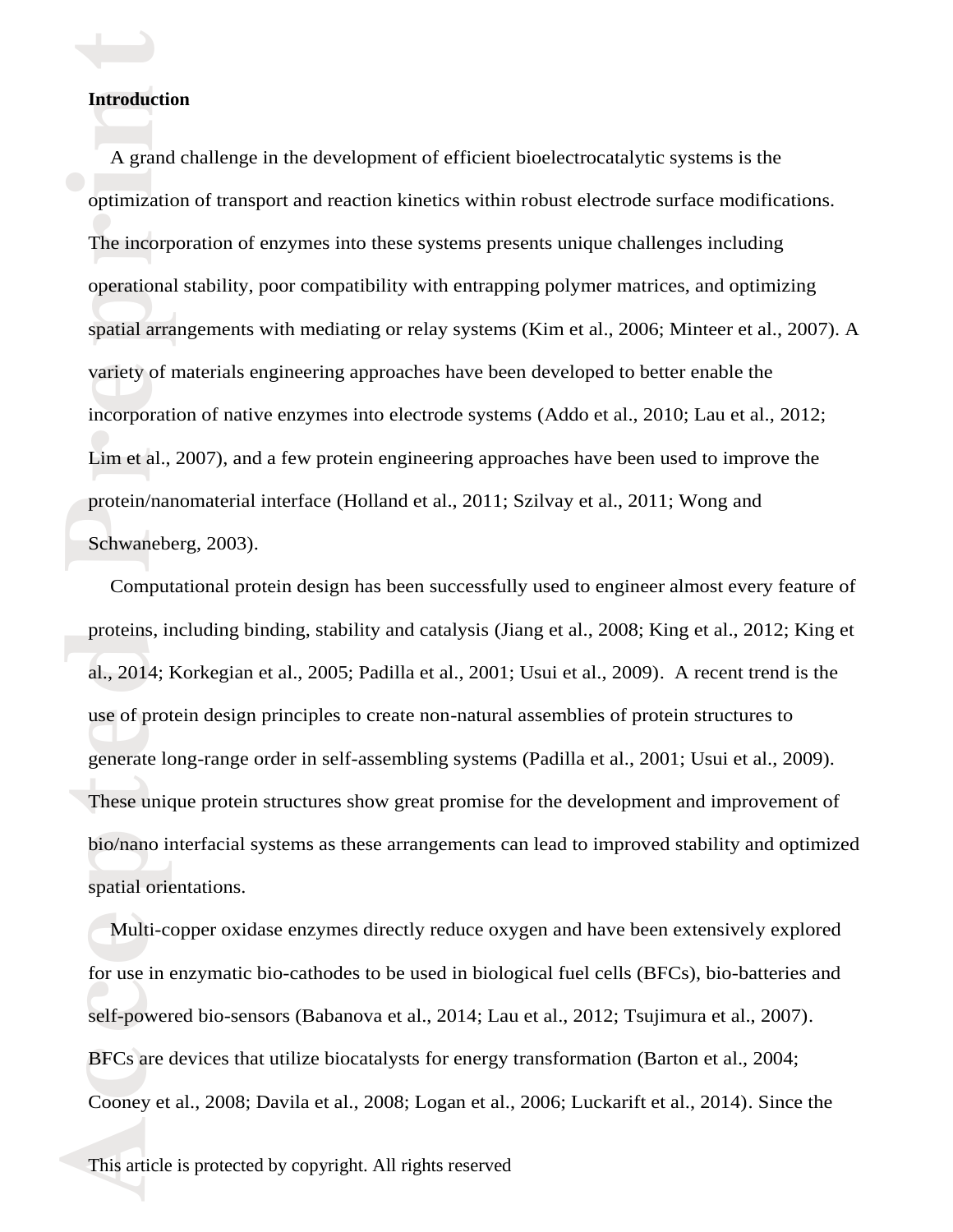environmer of small devices, generating relatively high power (Luckarift et al., 2014). The critical drawback of enzymatic BFCs is their operational lifetime, which can be limited by the iharvesting. BFCs using enzymes as catalytic units are predominantly associated with the design chemical energy stored in ubiquitous fuels available in the environment is transformed into<br>electricity in BFCs, the practical application of these systems is often associated with energy chemical energy stored in ubiquitous fuels available in the environment is transformed into environmental stability of immobilized enzymes.

computation<br>bonds that<br>like assem hydroge (Gallaway et al., 2008; Szilvay et al., 2011; Wheeldon and Gallaway, 2008). Here we use but are (Machczynski et al., 2004). Previously, the trimeric SLAC enzyme has been combined with they generally do not express well in prokaryotic hosts (Glykys et al., 2011). Bacterial laccases, such as the small laccase (SLAC) from *Streptomyces coelicolor* can have lower redox potentials high activity and redox potential, but the engineering of these proteins is more challenging as The fungal laccases have been well-studied for the development of bio-cathodes due to their but are more active at neutral pH and are more amenable to protein engineering strategies single-walled carbon nanotubes (SWNTs) and also engineered to form self-assembling protein hydrogels with osmium redox centers, demonstrating its utility as a biocathode modification computational design to identify mutations for the introduction of new inter-protein disulfide bonds that would enable the SLAC enzyme to self-assemble into stable, functional crystallinelike assemblies.

## e**Materials and Methods**

#### **Materials**

 $\overrightarrow{ }$ 

enzyme<br>Isoprop<br>This art cOligonucleotides were purchased from Integrated DNA Technologies (Coralville, IA). All cloning enzymes and *E. coli* BL21 (DE3) competent cells were from New England Biolabs (Ipswich, MA). Isopropyl β-D-1-thiogalactopyranoside (IPTG) was from Gold Biotechnology (St. Louis, MO). HALT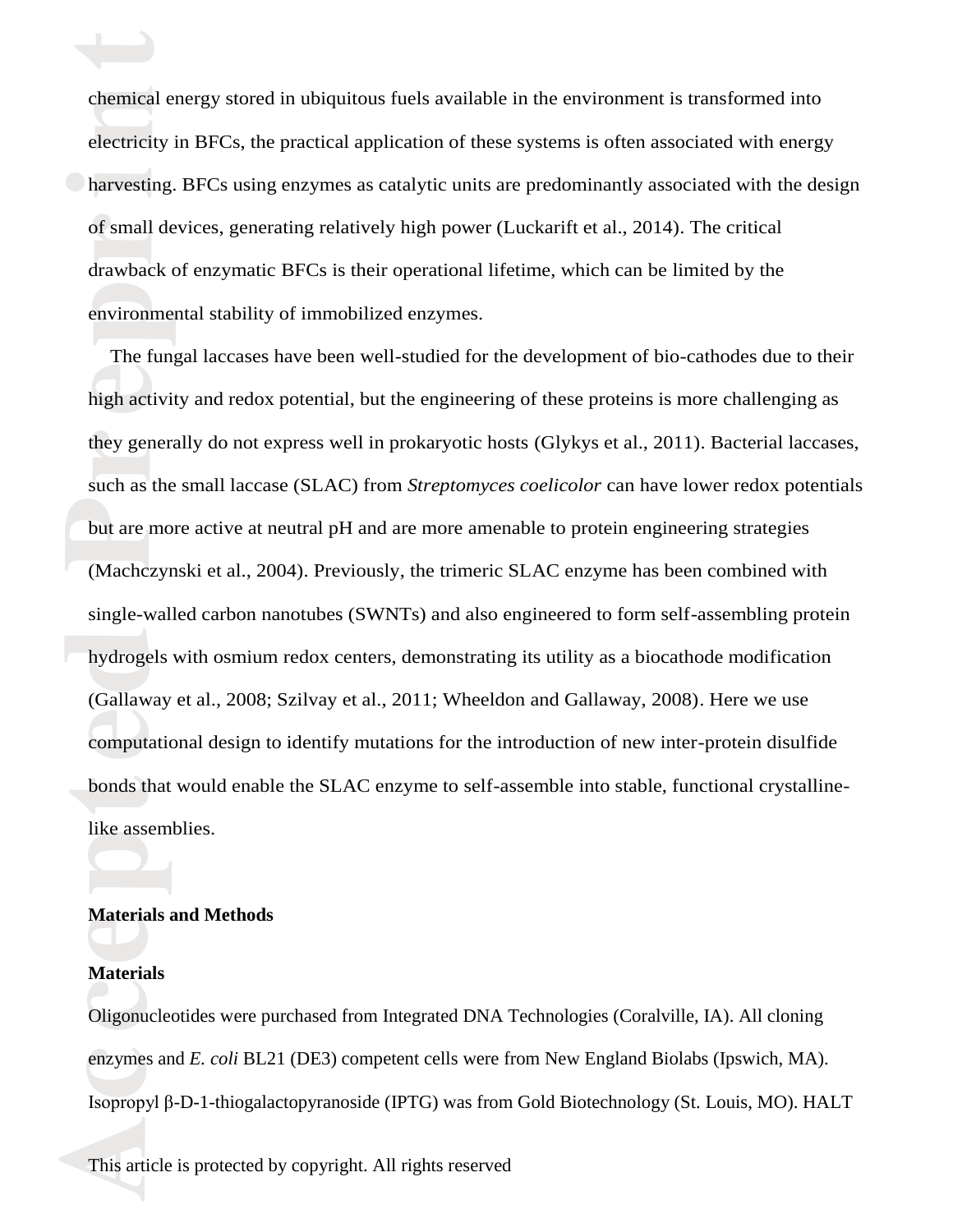specified. Carbon coat chemicals were purchased from Sigma-Aldrich (St. Louis, MO) at the highest purity unless otherwise rfrom GE Healthcare (Piscataway, NJ). Uranyl acetate was purchased from Polysciences Inc. (Warrington, PA). Carbon black Vulcan X72 was purchased from Cabot Corporation (Boston, MA), iFisher Scientific (Waltham, MA). HisTrap FF columns and the ÄKTA FPLC system were purchased protease inhibitor, Pierce Coomassie (Bradford) Protein Assay Kit, precast NuPAGE SDS-PAGE gels,<br>NuPAGE SDS MES running buffer and Novex Sharp Pre-stained Protein Standard were from Thermo NuPAGE SDS MES running buffer and Novex Sharp Pre-stained Protein Standard were from Thermo Carbon coated 400 mush Cu/Rh grids were purchased from Ted Pella Inc (Redding, CA). All other

### **Construction, expression and purification of enzymes**

 $\overrightarrow{ }$ 

 $His<sub>6</sub>-tag$  directed mutagenesis generating pSLAC-DC-His **(**Table S1). The vector pSLAC-DC-His was The pSLAC-His vector encodes for the SLAC enzyme from *Streptomyces coelicolor* with a C-terminal His<sub>6</sub>-tag (Szilvay et al., 2011). The Gly70 and Ala189 amino acids were mutated to cysteine by sitetransformed into *E. coli* BL21(DE3) cells for SLAC-DC-His protein expression.

Act Text<br>
dialyzed<br>
ultrafilt<br>
This art 500 mM Imidazole, 500 mM NaCl at 7.3 mM) using an ÄKTA FPLC system. Fractions containing SLAC-His or SLAC-DC-His shown by SDS PAGE with bands at 38 kDa (Fig. S1) were pooled, 15,000 x g. Lysates were applied to a HisTrap FF column equilibrated with Buffer A, and bound<br>proteins were eluted with a linear gradient of 0 to 100% Buffer B (20 mM sodium phosphate buffer, collected by<br>thawed on i<br>buffer, 40 r<br>were sonica **de la complete de la complete de la complete de la complete de la complete de la complete de la complete de l**  the addition of 0.4 mM IPTG, and the cells were grown an additional 20 hours at 25°C. Cells were Cells were grown in  $2xYT$  media at  $37°C$ . At OD<sub>600</sub> ~1.5, protein expression was induced by collected by centrifugation and stored at -20°C. Frozen cell pellets corresponding to 1 L of culture were thawed on ice for 30 minutes and the suspended in 50 mL of Buffer A (20 mM sodium phosphate buffer, 40 mM imidazole, 50 mM NaCl at 7.3 mM) with HALT EDTA-free protease inhibitor. Cells were sonicated for 6 minutes using a microtip probe, and lysates were centrifuged for 30 minutes at 15,000 x *g*. Lysates were applied to a HisTrap FF column equilibrated with Buffer A, and bound dialyzed four times against 10 mM sodium phosphate buffer at pH 7.3 and concentrated by ultrafiltration.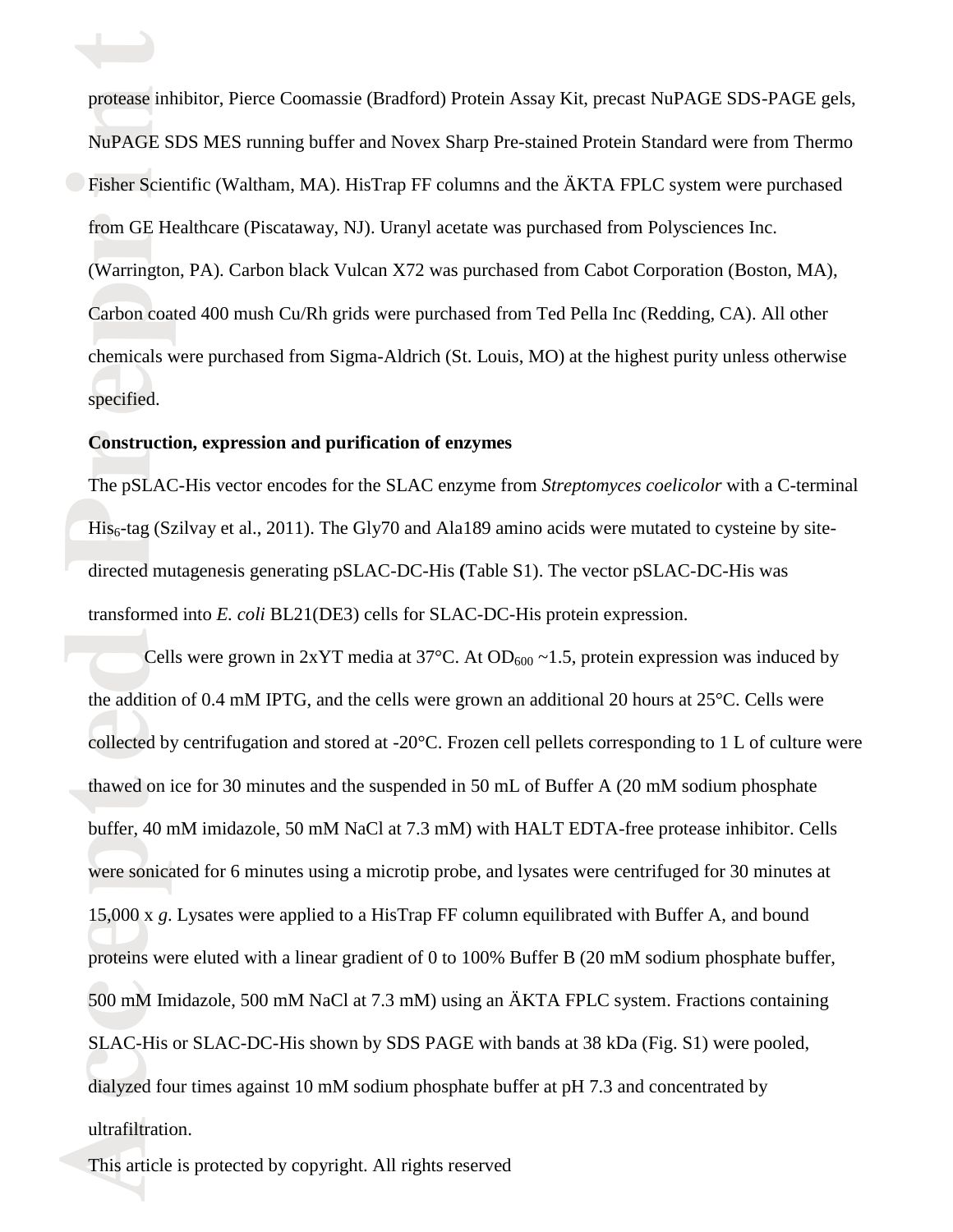at 590 nm w (Machczynski et al., 2004). buffer and lyophilized for long-term storage. Protein concentrations were determined by Bradford assay with bovine serum albumin standards for both SLAC-His and SLAC-DC-His and by absorbance Collected by centrifugation (Fig. S2a). SLAC-His was dialyzed against 50 mM ammonium bicarbonate Purified SLAC-DC-His and SLAC-His solutions were incubated with CuSO<sub>4</sub> corresponding to<br>five times the concentration of the enzyme at 4°C for several hours. SLAC-DC-His aggregates were Purified SLAC-DC-His and SLAC-His solutions were incubated with CuSO<sub>4</sub> corresponding to at 590 nm with the extinction coefficient 4400  $M^{-1}$  cm<sup>-1</sup> for SLAC-His after the addition of CuSO<sub>4</sub>

### e**Kinetic characterization**

t

Devices, Su<br>product 3,3<br><sup>1</sup>. Activities<br>Dil incubati DMP. Measurements were performed in triplicate on a Spectramax M2 plate reader (Molecular carbon n formed SLAC-DC-His aggregates were incubated with an equal volume of SWNT ink for 1 hour at The activity of SLAC-DC-His aggregates for 2,6-Dimethylphenol (DMP) was verified visually after<br>  $\frac{1}{2}$  the addition of 10 mM DMP, and SLAC-DC-His aggregates formed in the presence of single-walled carbon nanotubes were also active (Fig. S2d). 20 μL samples containing 1.8 mg of SLAC-His and preroom temperature. Samples were also prepared in which SLAC-DC-His aggregates were formed after incubating SLAC-DC-His with the SWNT ink. Samples were then diluted 100x and assayed in 10 mM Devices, Sunnyvale, CA), and reactions were monitored at 468 nm for the formation of the dimeric product 3,3',5,5'-tetramethoxydiphenylquinone (Fig. S3) with the extinction coefficient 14,800 M<sup>-1</sup> cm<sup>-</sup> <sup>1</sup>. Activities were normalized by their activity without SWNTs (Table S2).

what a m<br>were mo<br>nonlinear<br>This art. concentrations ranging from  $0 - 100$  mM DMP in air-saturated 10 mM sodium phosphate buffer pH 7.3 with a final enzyme concentration of 20 nM. Measurements were performed in triplicate, and reactions nM SLAC-DC-His. Protein solutions were incubated for several hours at  $4^{\circ}$ C with CuSO<sub>4</sub><br>corresponding to 5 times the concentration of enzyme. SLAC-DC-His activity was determined using Dilute protein solutions were prepared to determine kinetic activities by adding  $CuSO<sub>4</sub>$  to 200 nM SLAC-DC-His. Protein solutions were incubated for several hours at 4°C with CuSO<sub>4</sub> were monitored at 468 nm. All data were fit to the Michaelis-Menten equation using SigmaPlot nonlinear regression software (Fig. S4).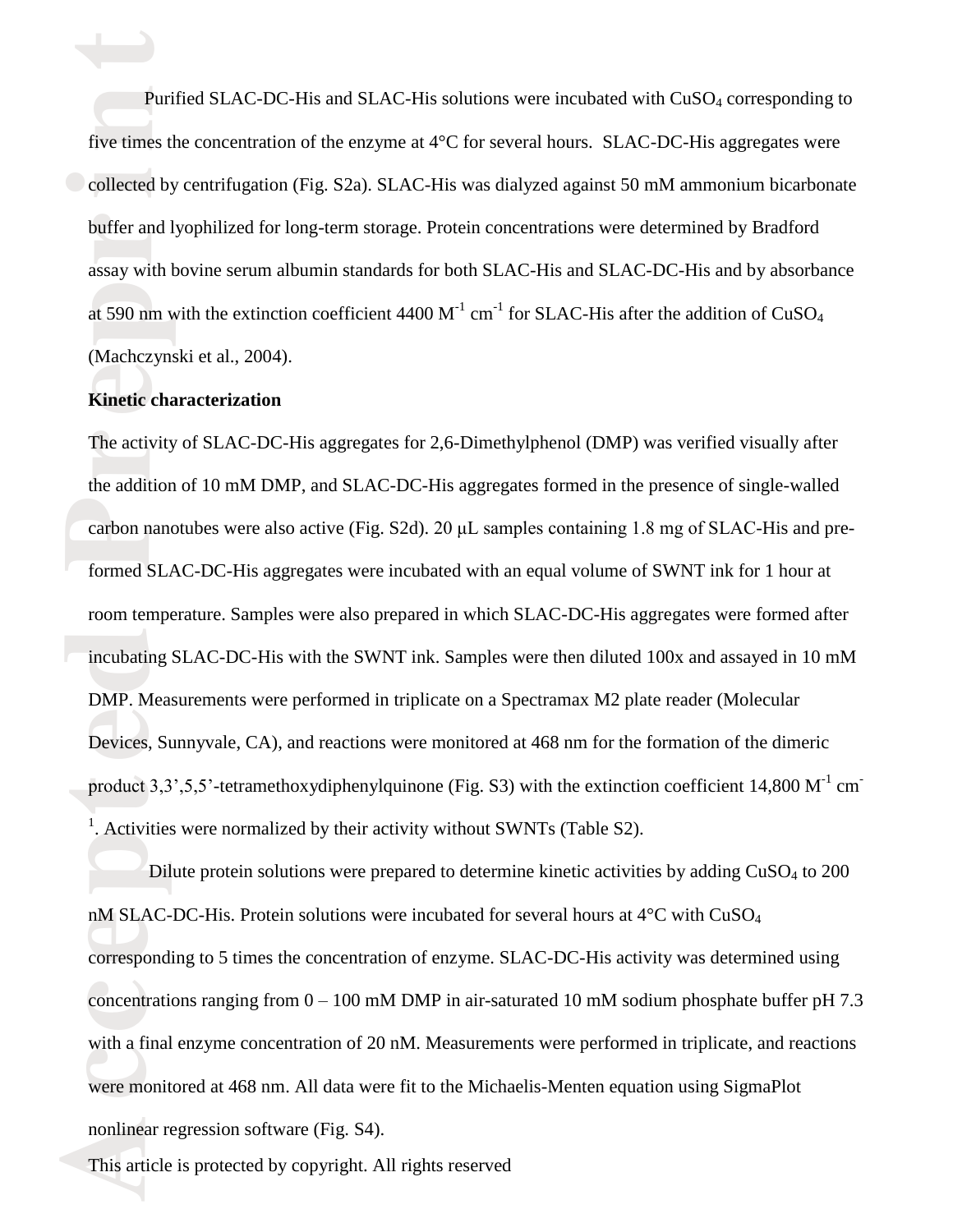# **Transmission Electron Microscopy (TEM)**<br>SLAC-DC-His aggregates with a final concer

Gatan Inc., been glow discharged for 1 minute before use. Samples were imaged on a Philips CM12 Tungsten Emission TEM (FEI, Eindhoven, Netherlands) at 120 kV with a Gatan 4 k x 2.67 k digital camera inegatively stained with 1% uranyl acetate in water on a carbon coated 400 mesh Cu/Rh grids that had SLAC-DC-His aggregates with a final concentration of 0.7 mg/mL following a 10x dilution were (Gatan Inc., Pleasanton, CA).

#### **Aggregate Size Analysis**

 $\overrightarrow{ }$ 

Canon E area of 800 aggregates (Fig. S5) room temperature, and 50°C. CuSO<sub>4</sub> was then added and samples were incubated for 1 hour under the same conditions. Samples were diluted 100x then imaged using an Olympus CKX41 microscope with a Samples of SLAC-DC-His with a concentration of 7 mg/mL were incubated for 20 minutes on ice, Canon EOS 60D camera. At least 6 images per sample were analyzed with ImageJ to determine the

#### **Thermostability measurements**

ice for 10 n<br>DMP as de<br>activities at<br>**Rotating D** Samples buffer, pH 7.3, were incubated at 25°C, 70°C, and 98°C for 30 minutes Samples were then cooled on Samples containing 200 nM of SLAC-DC-His aggregates or SLAC-His in 10 mM sodium phosphate ice for 10 minutes. Three samples at each temperature were assayed for residual activity in 10 mM DMP as described above. Average residual activities were normalized with respect to the residual activities at 25°C.

#### **Rotating Disk Electrode (RDE) measurements**

Man BE<br>deposite<br>aggrega<br>This art ii) pre-formed SLAC-DC-His aggregates were combined with SWNTs; iii) SWNTs were incorporated I hree different configurations for SLAC-DC-His immobilization and incorporation into the SWNTs<br>matrix were utilized: i) SLAC-DC-His aggregates were adsorbed on a surface modified with SWNTs; This article is protected by copyright. All rights reserved Three different configurations for SLAC-DC-His immobilization and incorporation into the SWNTs with SLAC-DC-His during aggregation. For the first configuration, 30 μL of the SWNT ink was deposited on the surface of RDE and dried under nitrogen. Then 20 μL (0.9 mg) of SLAC-DC-His aggregates in 0.1 M phosphate buffer (pH 7.5) was dropped on the SWNTs surface and dried at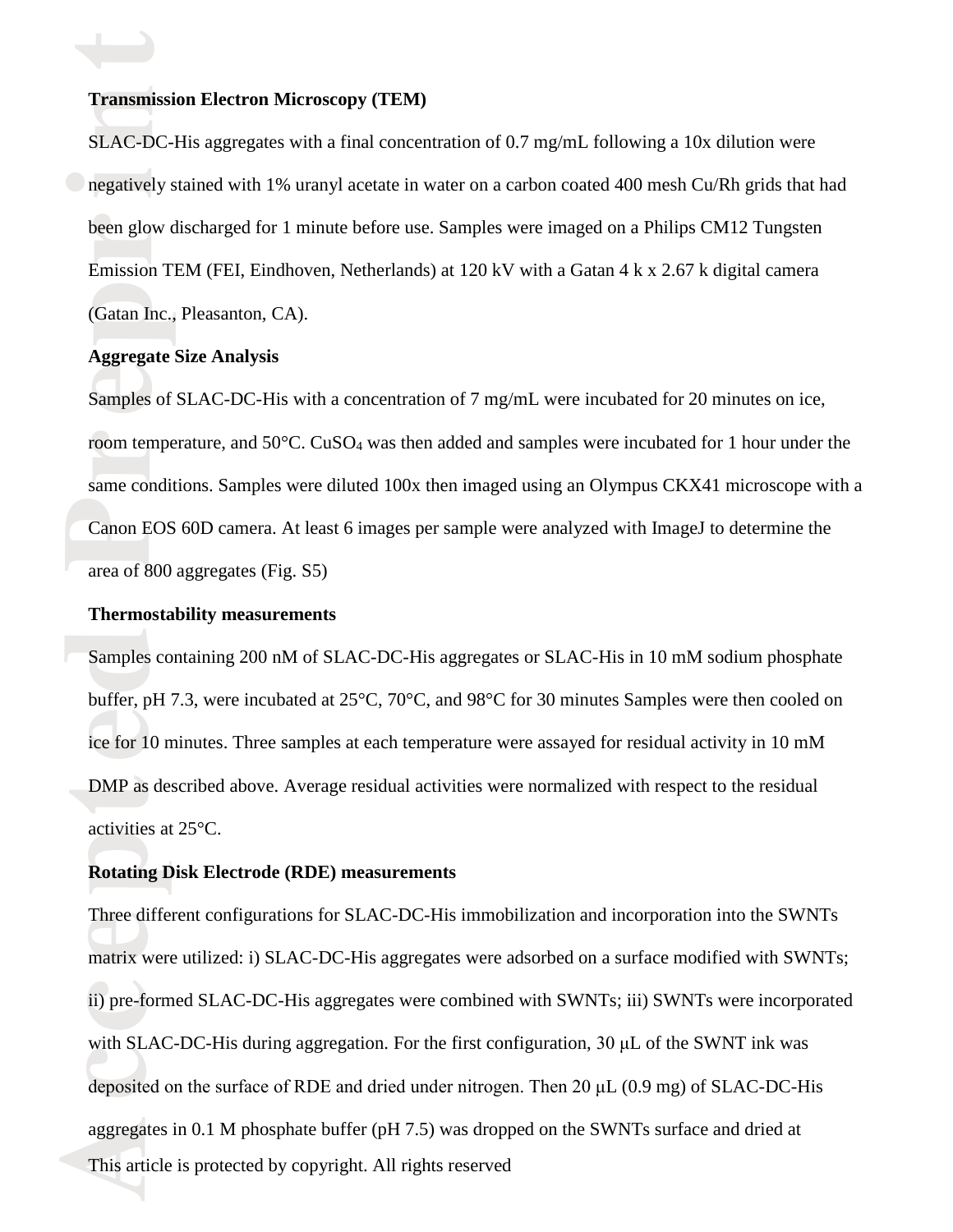enzyme ambient conditions. of the SWNT ink and left at ambient temperature for 1 hour.  $CuSO_4$  was added to the mixture and incubated so SLAC-DC-His aggregates can form in the presence of the SWNTs. Then 20 μL of this e<br>aggregate formation was initiated in 20 μL of 0.1 M phosphate buffer (pH 7.5) was mixed with 20 μL SWNTs were deposited on the surface of the RDE and dried under nitrogen. 1.8 mg of SLAC-DC-His before rtemperature for 1 hour. Then 20 μL of this enzyme-nanotubes assembly was dropped on the surface of the already placed SWNTs and dried under ambient conditions. For the final configuration in which the  $\bigcirc$ μL of 0.1 M phosphate buffer (pH 7.5), mixed with 20 μL of the SWNT ink and left at ambient ambient conditions. For the second configuration, 20 µL of the SWNT ink was deposited on the surface<br>of RDE and dried under nitrogen. 1.8 mg of SLAC-DC-His after their aggregation were dissolved in 20 ambient conditions. For the second configuration, 20 μL of the SWNT ink was deposited on the surface SWNTs were incorporated with SLAC-DC-His prior to their aggregation, 20 μL of the SWNT ink was enzyme-nanotubes assembly was dropped on the surface of the already placed SWNTs and dried under

SWNTs<br>SWNTs<br>electrod<br>This art cdenatured SLAC-His was mixed with 20 μL of the SWNT ink and left at ambient temperature for 1 hour. Then 20 μL of this enzyme-nanotubes assembly was dropped on the surface of the already placed was incubated at 98°C for 1 hour in the presence of 8 M urea, dialyzed three times against 0.1 M<br>phosphate buffer (pH 7.5) and checked for loss of activity for DMP. 20 μL containing 1.8 mg of under nitro<br>mixed with<br>enzyme-nai<br>ambient com surface of SLAC-His was also prepared. 20 μL of the SWNT ink was deposited on the surface of RDE and dried An enzyme-free control electrode was prepared by depositing 20  $\mu$ L of the SWNT ink on the surface of the RDE and then dried under nitrogen. A second control electrode with the control enzyme under nitrogen. 1.8 mg of SLAC-His were dissolved in 20 μL of 0.1 M phosphate buffer (pH 7.5), mixed with 20  $\mu$ L of the SWNT ink and left at ambient temperature for 1 hour. Then 20  $\mu$ L of this enzyme-nanotubes assembly was dropped on the surface of the already placed SWNTs and dried under ambient conditions. A third control electrode with denatured SLAC-His was also prepared. SLAC-His was incubated at 98°C for 1 hour in the presence of 8 M urea, dialyzed three times against 0.1 M SWNTs and dried under ambient conditions. Each of the studied electrodes had 0.9 mg of enzyme per electrode.

This article is protected by copyright. All rights reserved

 $\overrightarrow{ }$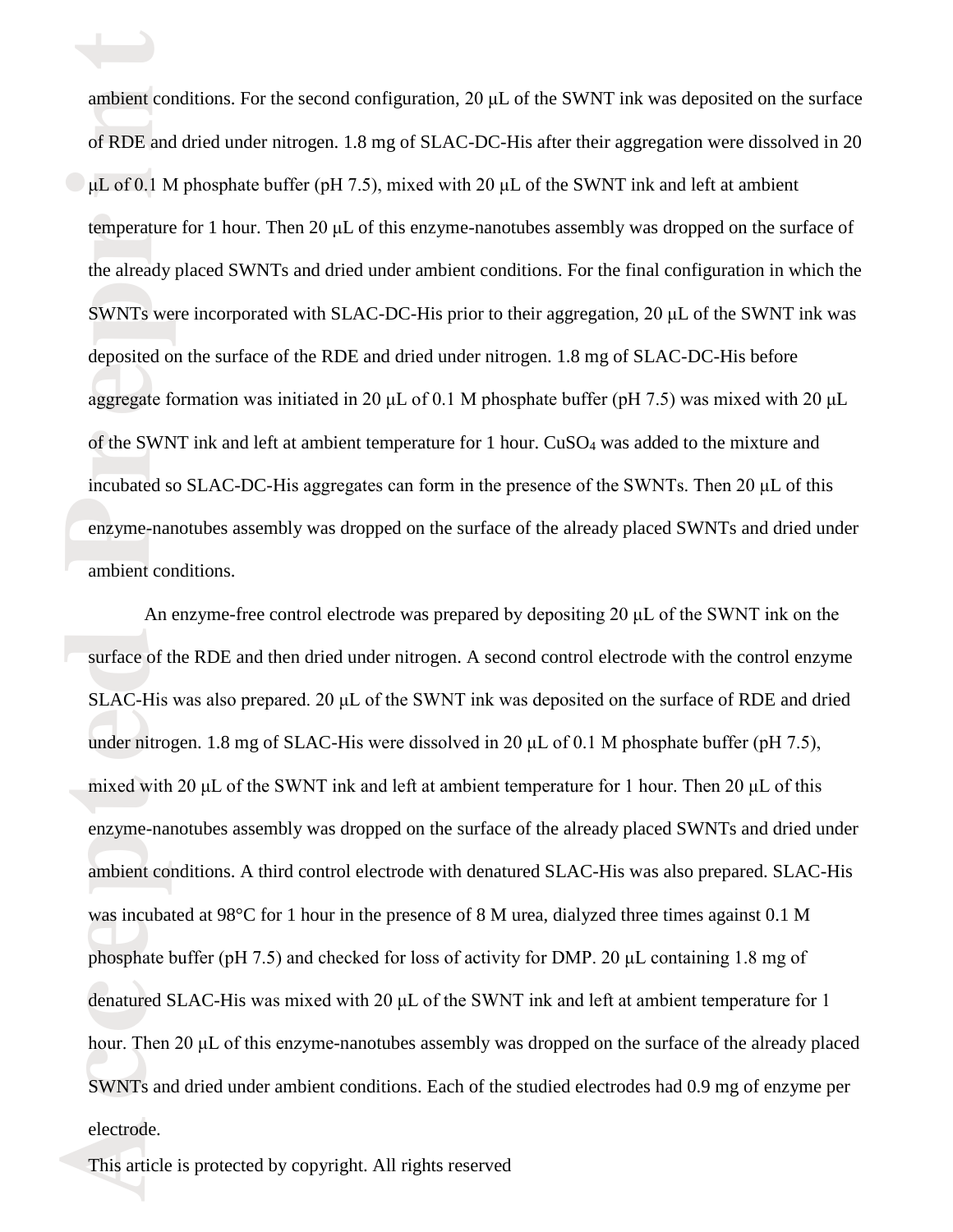measure type were prepared and tested for reproducibility. from subsequent measurements for simplicity. RDE measurements of SWNT-modified electrodes without enzyme were performed as a control (Fig. S7). The oxygen concentration during the RDE eperformed, but it was found that they did not provide any additional information and were excluded  $0.60 \text{ V}$  vs.  $\frac{1}{2}$  oxygen saturated and an electrolyte with dissolved oxygen (Fig. S6). Reverse scans were initially rmeasurements, Pine Research Instrumentation rotator (Grove City, PA) coupled with a VersaSTAT 3<br>
and the contract of the contract of the contract of the contract of the contract of the contract of the contract of the cont potentiostat (Princeton Applied Research, Oak Ridge, TN). Linear sweep voltammetry from 0.8 to ielectrodes, respectively. 0.1 M phosphate buffer (pH 7.5) was used as electrolyte. For the RDE All electrochemical measurements were performed in a three-electrode configuration with<br>cathode connected as working electrode, saturated Ag/AgCl and Pt-wire as reference and counter All electrochemical measurements were performed in a three-electrode configuration with the 0.60 V vs. Ag/AgCl with 10 mV/s and different rotating rates was carried out in oxygen depleted, measurements was monitored using DO probe. Three independent identical electrodes for each cathode

#### **Temperature-controlled RDE measurements**

voltammetr<br>saturated el<br>subtracted<br>temperature The mod electrolyte was kept for 30 minutes at 25, 50 and 70°C, respectively, using a water jacket. Linear sweep The modified RDE electrodes were introduced into electrochemical cell, and the temperature of the voltammetry from 0.8 to -0.60 V vs. Ag/AgCl with 10 mV/s and 1600 rpm was carried out in oxygen saturated electrolyte (Fig. S8). Current densities at -50 mV with the SWNT control current density subtracted were used as comparison. Three independent identical cathodes were tested at each temperature for reproducibility.

#### **Gas-diffusion cathodes**

t

mixture<br>mixture<br>as it was<br>This art. of plastic case, carbon black Vulcan X72, modified with 35% of polytetrafluoroethylene referred in this study as XC35 for the development of the gas-diffusion layer (GDL) and 100 mg of XC35 covered by a Gas-diffusion cathodes<br>SLAC-DC-His was incorporated in the design of gas-diffusion cathodes. The cathodes were composed This article is protected by copyright. All rights reserved mixture of 50 mg XC35, 50 mg SWNTs and SLAC-DC-His aggregates formed in presence of SWNTs as it was described before, or SLAC-His explored as a catalytic layer (CL) (Fig. S9). The CL was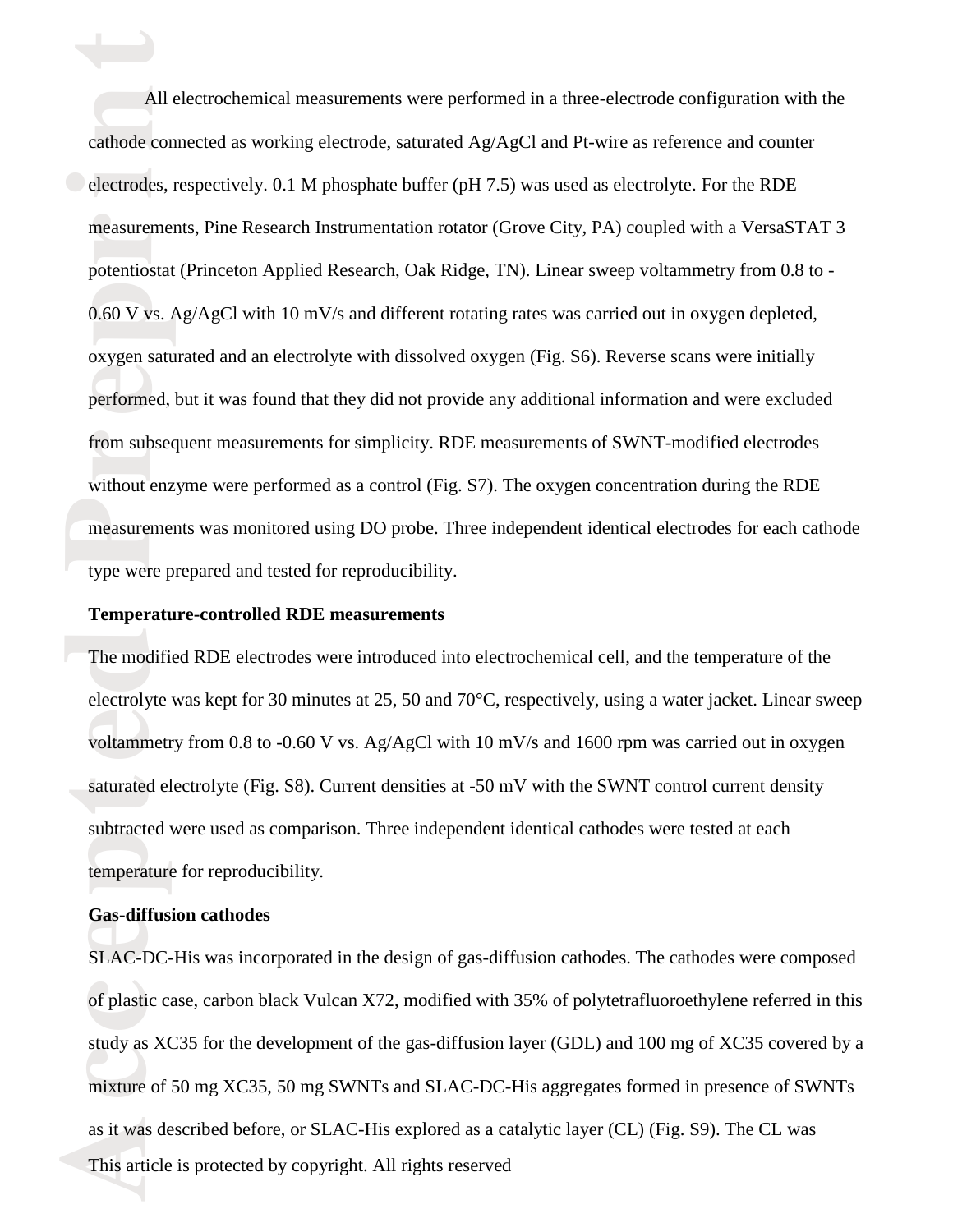eprepared and tested for reproducibility. he outer side potentiostat (Warminster, PA). Three independent identical electrodes for each cathode type were design allows manufacturing of multiple electrodes from a single XC35-carbon black-SLAC pressed<br>and the state of the state of the state of the state of the state of the state of the state of the state of the state of the s tablet and thus increases the reproducibility of the preparation procedure. Pure oxygen was blown from  $\bullet$  wire going from the catalytic layer through the GDL was placed for electrical contact. This cathode pressed at 500 psi for 5 min and circular discs with 0.15 cm diameter were cut for the cathode<br>assembly. The final loading of SLAC-DC-His or SLAC-His per electrode was 9.2 µg of enzyn assembly. The final loading of SLAC-DC-His or SLAC-His per electrode was 9.2 μg of enzyme. Ni the outer side of the GDL while potentiostatic polarization curves were obtained using a Gamry 600

### r**Results and Discussion**

 $\overrightarrow{ }$ 

crystal arc<br>the respect<br>illustrated<br>arrangeme<br>gradually l ddby Padilla et al. (Padilla et al., 2001), the SLAC enzyme can be assembled into a P 41 3 2 The g The guiding principle in the assembly design process is to introduce a single new dimeric interface between SLAC protein molecules, which, in combination with the threefold symmetry of SLAC, will drive self-assembly of a material. Following the geometric constraints presented crystal architecture via a dimer interface between two trimers by constraining the angle between the respective dimer and trimer symmetry axes to 35.3 degrees. The design principle is illustrated in Fig. 1a. Beginning with two SLAC molecules in a two-fold symmetric arrangement, additional copies of SLAC bound with identical binding modes to the first pair, gradually build a coherent symmetric assembly.

that the<br>limits the<br>limits the environment. The symmetric angular constraint described above, along with the requirement Disulfide bonds were chosen to drive interface formation. This both simplifies the interface design problem and yields a very stable connection between subunits in an oxidizing that the trimers must be in contact with one another in order to form an interface, drastically limits the number of possible interfaces that can form the desired structure (King et al., 2012).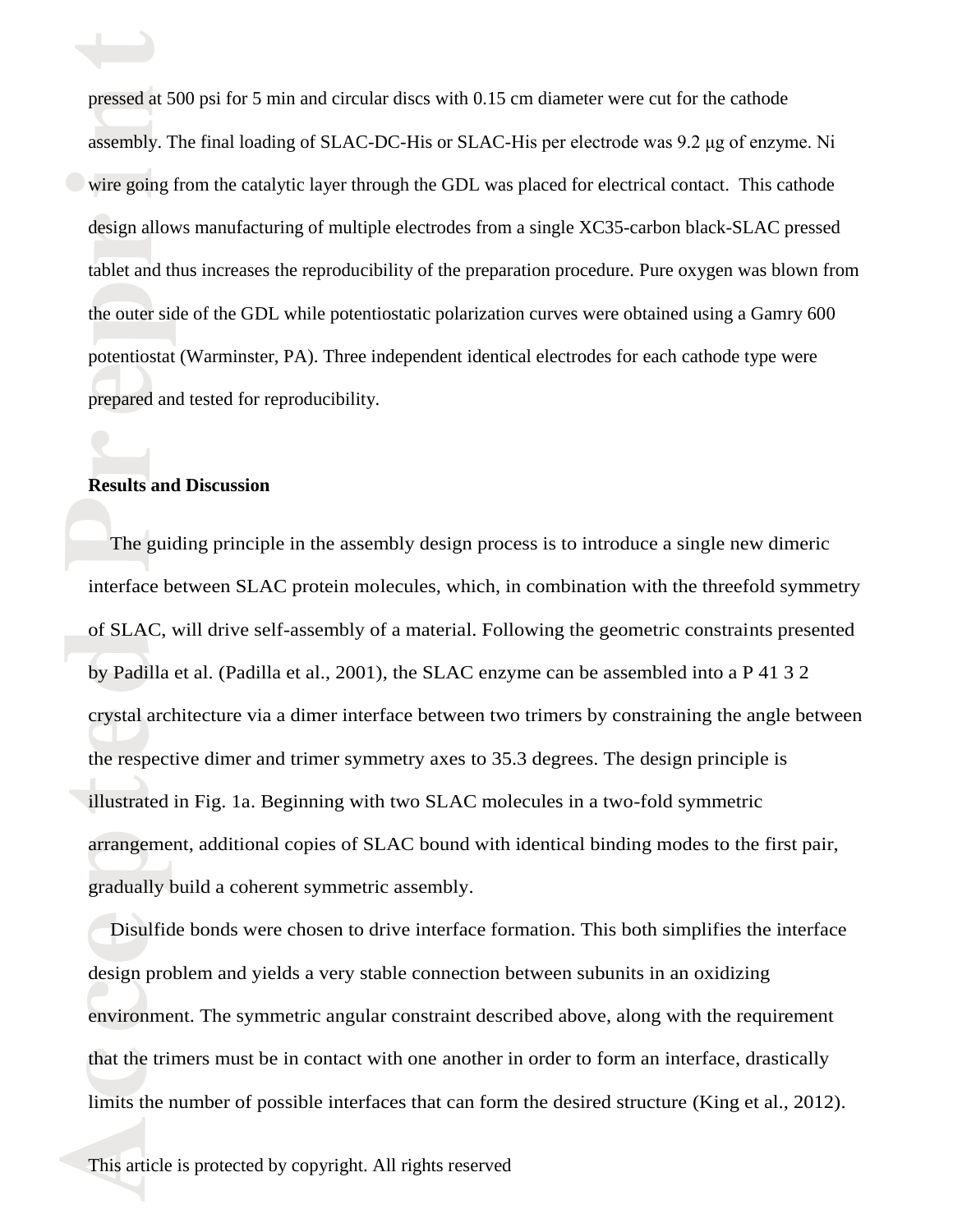was named SLAC-DC-His. shown in  $F$  His using site-directed mutagenesis and the resultant protein with a C-terminal polyhistidine tag crystal contact in the SLAC crystal structure (PDB id 3CG8), making it likely to be physically reasonable, and was selected as the design of choice. The chosen disulfide-mediated interface is  $\bigcirc$  (King et al., 2014). One such disulfide-compatible geometry was found to be very similar to a This limited set of compatible binding modes was searched exhaustively with Rosetta for shape<br>complementarity and cross-interface positions capable of accommodating a disulfide bond complementarity and cross-interface positions capable of accommodating a disulfide bond shown in Fig. 1b. The new mutations (Gly70 and Ala189 mutated to Cys) were made to SLAC-

 $\overrightarrow{ }$ 

SLAC-However, the Michaelis constant  $K_M$  is larger for SLAC-DC-His, resulting in a decreased observe turnover number (kcat) compared to the wild-type while fusions to the C-terminus had a far less Kinetic parameters for SLAC-DC-His and SLAC-His were determined in dilute solution with the substrate 2,6-dimethoxyphenol (DMP) (Table 1 and Fig. S4). We have previously observed that the addition of an N-terminal polypeptide fusion can dramatically decrease the impact (Szilvay et al., 2011; Wheeldon and Gallaway, 2008). The double cysteine mutations in SLAC-DC-His did not significantly affect the turnover number compared to SLAC-His. catalytic efficiency  $(k_{cat}/K_M)$ .

Found to were di formed in the presence of SWNTs after the addition of  $CuSO<sub>4</sub>$  (Fig. S2b). Aggregates formed with and without SWNTs were found to be active with DMP (Fig. S2d), and SWNTs were not symmetry consistent with the computational design (Fig. 1c). Protein aggregates were not see<br>to form when SLAC-His was exposed to the same conditions. SLAC-DC-His aggregates also catalytic e:<br>Purified<br>form in an<br>DC-His (F This article is protected by copyright. All rights reserved Purified SLAC-DC-His was studied for aggregate formation. Blue aggregates were seen to form in an oxidative environment when  $CuSO<sub>4</sub>$  was incubated with samples containing  $SLAC$ -DC-His (Fig. S2a). TEM images of the aggregates showed assemblies with regions of 3-fold symmetry consistent with the computational design (Fig. 1c). Protein aggregates were not seen found to significantly affect enzyme activity for DMP (Table S2). SLAC-DC-His aggregates were dissolved upon addition of the reducing agent dithiothreitol (DTT) (Fig. S2c). Aggregates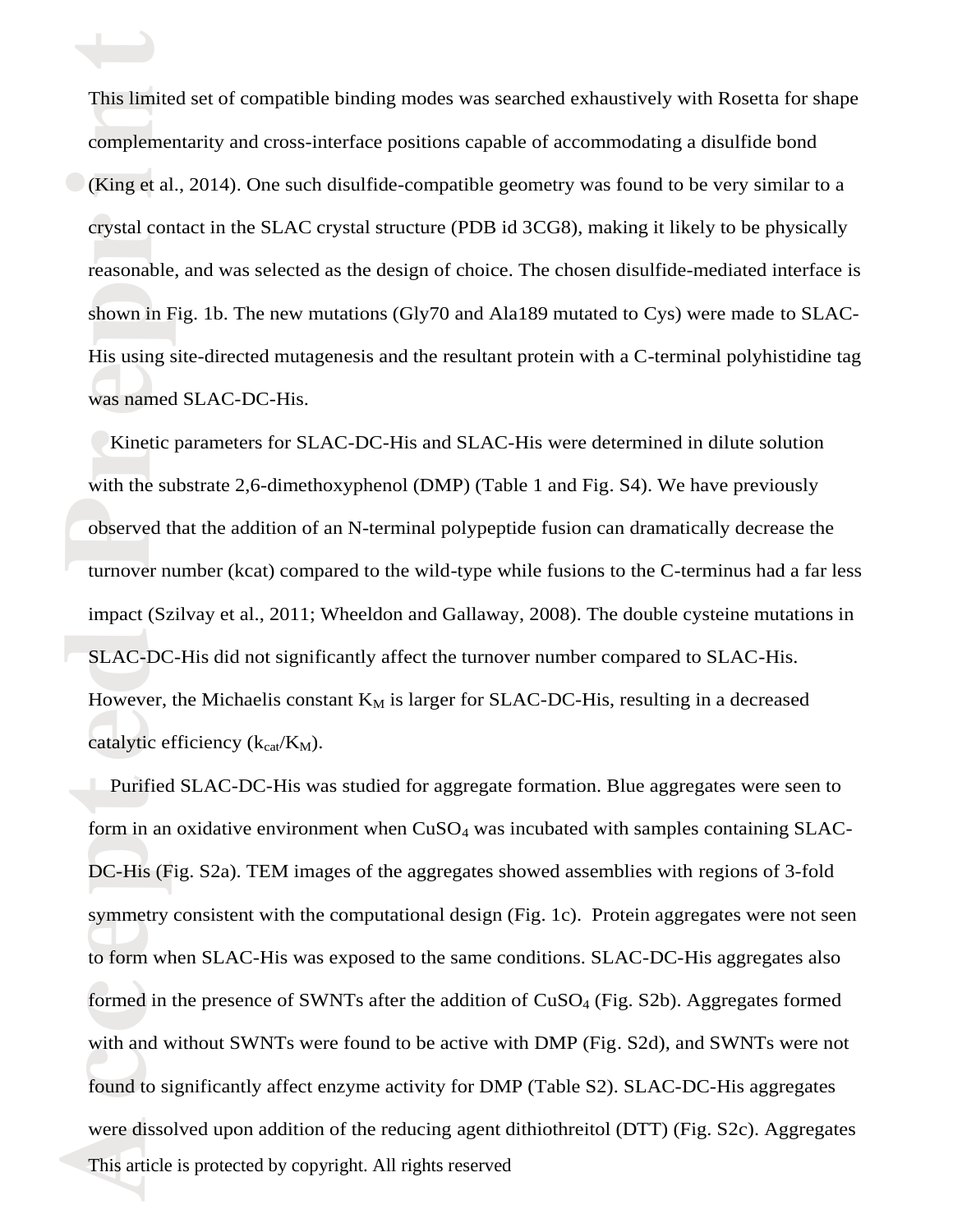exhibited a large variation of sizes (Fig. S5). The aggregates did not appear to dissolve after<br>storing them in buffer over a period of months. storing them in buffer over a period of months.

 $\overrightarrow{ }$ 

and the and high potential gives information for both the thermodynamics and kinetics of the process. It is the potential is an indication for decreased overpotential of the reaction or decreased activation energy. The generated current is descriptive for the kinetics of the oxygen reduction reaction, epotential provides information for the thermodynamic aspect of the reaction, and a higher onset imited con generated current density, onset and half-wave potentials (Bard and Faulkner, 2001). The onset r(RDE) measurements were used to study the rate of oxygen reduction, which eliminates diffusional limitations and allows the study of oxygen reduction reaction activity in kinetically In order to explore electrochemical function of the SLAC aggregates, rotating disk electrode limited conditions. Three main electrochemical parameters were used for comparison: and higher current densities are indicative of improved reaction kinetics. The half-wave potential of a voltammetric curve at the point where the difference between the faradaic current and the non-faradaic current is equal to one-half of the limiting current.

The end<br>The end<br>visually<br>This art concentration (Fig. 2). Redox peaks observed with oxygen-depleted electrolyte were also observed without the enzyme catalyst and are likely due to impurities in the SWNTs (Fig. S7). sLAC-DC-His during aggregation. For each configuration, current production from the<br>reduction reaction was observed, and the current was linearly dependent on the oxygen aggregates<br>activity of<br>SLAC-DC<br>SLAC-DC To provide increased surface area and a better contact between the electrode and the enzyme This article is protected by copyright. All rights reserved aggregates, SWNTs were explored. This technique was applied to study the electrochemical activity of SLAC-DC-His aggregates when combined with SWNTs in three configurations: i) SLAC-DC-His aggregates were adsorbed on a surface modified with SWNTs; ii) pre-formed SLAC-DC-His aggregates were combined with SWNTs; iii) SWNTs were incorporated with SLAC-DC-His during aggregation. For each configuration, current production from the oxygen The enzymatic aggregates were stably absorbed on the rotating disk electrodes, and we did not visually observe loss of the deposited ink even at rotation rates of 1600 rpm.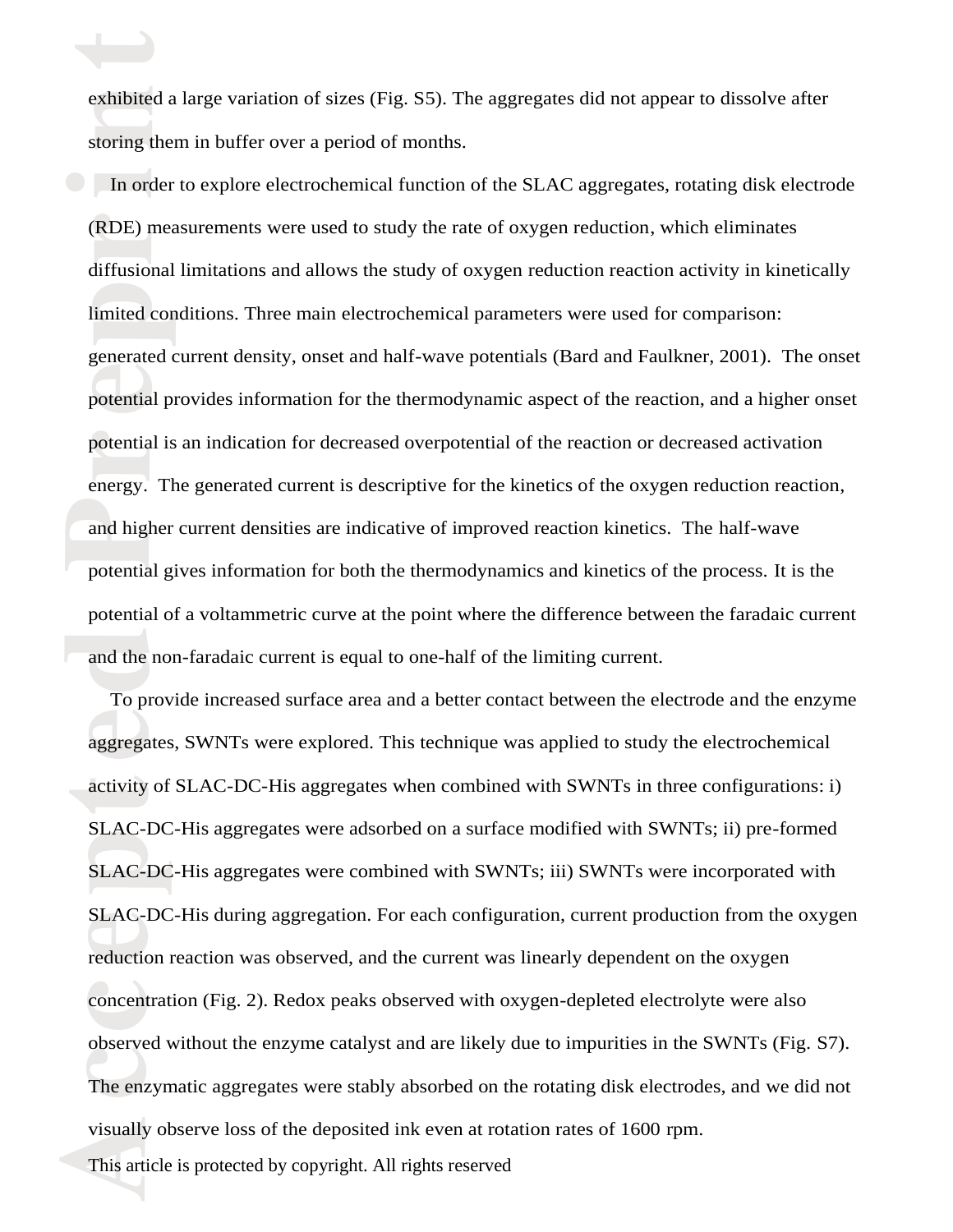than the physically adsorbed aggregates. aggregates. This approach dramatically increased current densities during oxygen reduction. The generated current at -0.15 V and  $19.8 \pm 4.2$  mg/mL oxygen content was 3.5 times higher ebefore aggregation was initiated. This enabled self-assembly to entrap SWNTs within the he enzyme increased in the case where SWNTs were introduced into a solution of purified SLAC-DC-His rincrease in current density observed when SLAC-DC-His aggregates are combined with SWNTs before being deposited onto the electrode is likely due to increased contacts between idemonstrating the importance of enzyme-nanomaterial interfacial interactions (Fig. 3). The Comparing the electrochemical response of the SLAC-DC-His/SWNT composition requential increase in the oxygen reduction reaction current densities can be seen, Comparing the electrochemical response of the SLAC-DC-His/SWNT composites, a the enzymes and the SWNTs. Contact between the SWNTs and enzyme active sites is further than the preformed SLAC-DC-His aggregates mixed with SWNTs and 4.2 times higher than the

 $\overrightarrow{ }$ 

equation, a decrease in reaction overpote<br>reaction kinetics and generated current. potential o<br>Ag/AgCl f<br>and improverientation to enhal  $0.075$  V vs. Ag/AgCl for SLAC-His to 0.220 V vs. Ag/AgCl for SLAC-DC-His, and half-wave The nonspecific incorporation of the SWNTs into SLAC-DC-His assemblies not only leads to enhanced current generation but also a significant positive shift in the onset potential, from potential of approximately 100 mV, from - 0.168 V vs. Ag/AgCl for SLAC-His to -0.070 V vs. Ag/AgCl for SLAC-DC-His (Fig. 3). These indicate a decrease of the reaction overpotential and improvement in kinetics are most likely due to the decreased tunneling distance and the orientation of the enzyme active site (Ramírez et al., 2008). Based on the Butler-Volmer equation, a decrease in reaction overpotential by 100 mV leads to a 90 times increase in

Example<br>
activitie<br>
This art SLAC-His and SLAC-DC-His aggregates were incubated at elevated temperatures and assayed in solution for DMP oxidation activity at room temperature in order to compare the This article is protected by copyright. All rights reserved resistance to irreversible thermal denaturation (Table 2). After incubation at 70°C, the residual activities of both samples decreased, with SLAC-His exhibiting a larger decrease in activity.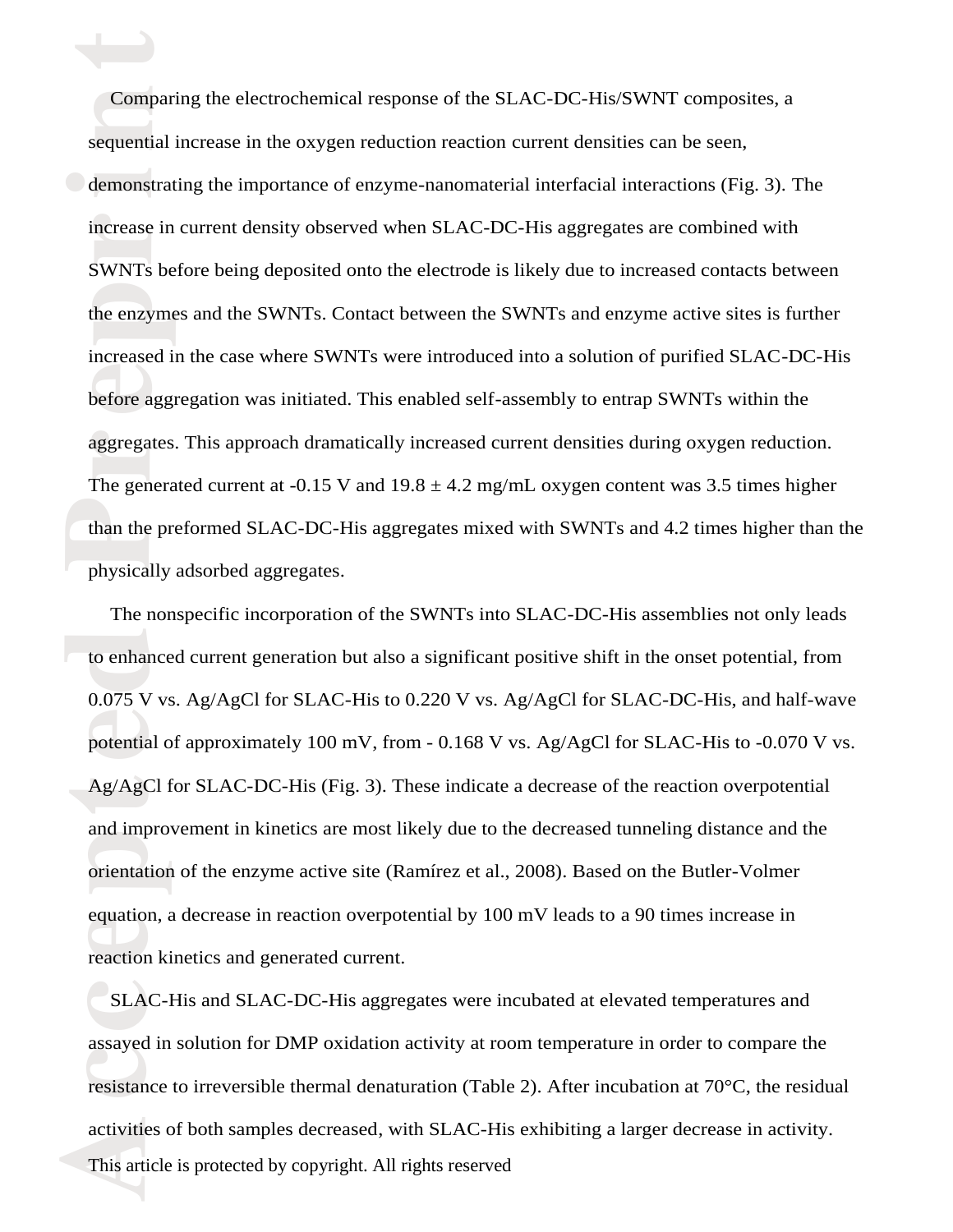**O** original activity. This difference was more pronounced for the samples incubated at 98°C. The activity of the<br>SLAC-His samples was reduced by 99% while the SLAC-DC-His samples retained 43% of t SLAC-His samples was reduced by 99% while the SLAC-DC-His samples retained 43% of the

 $\overrightarrow{ }$ 

resistan facilitated refolding enabled by the engineered disulfide bonds, and this would likely lead to His aggregates are more resistant to thermal denaturation than SLAC-His. Although it is unlikely that these electrodes would be operated at these higher temperatures, the increased estering the set of the SLAC-His/SWNTs composite, retaining 47% activity. These results indicate that SLAC-DCactivities o SLAC-DC-His/SWNTs composite demonstrated higher electrochemical activity than the rElectrochemical activities were also measured at elevated temperatures for RDE electrodes (Table 3, Fig. S8). At  $50^{\circ}$ C, there is no statistically significant difference in the retained activities of the SLAC-His/SWNTs and SLAC-DC-His/SWNTs composites. At 70°C, the resistance to thermal denaturation is likely due to the prevention of irreversible unfolding or the increased operational lifetimes at ambient temperatures.

SLAC-DC gas-diffusic<br>potential region tested. with incorp<br>compared<br>The currer<br>cathode w: Gas d for reduction at the cathode compared to in solution. Therefore, the SLAC-DC-His assembly Gas diffusion cathodes are advantageous due to the higher oxygen concentration available with incorporated SWNTs was integrated into the design of an air-breathing cathode and compared to a SLAC-His air- breathing cathode via steady state polarization curves (Fig. 4). The current density at 0.0 V vs. Ag/AgCl recorded with the gas-diffusion SLAC-DC-His cathode was 1.1 mA/cm<sup>2</sup>, which was significantly higher than the SLAC-His cathode. The SLAC-DC gas-diffusion cathode outperformed the SLAC-His cathode design throughout the

using a<br>using a<br>and the<br>This art This result can be compared to previous reports in the literature. A laccase-based gasdiffusion cathode with an identical design to the one used in this study generated 0.70 mA/cm<sup>2</sup> This article is protected by copyright. All rights reserved using air as the source of oxygen (Gupta et al., 2011a). The interactions between the enzyme and the carbon black material relied on physical adsorption of the enzyme and direct electron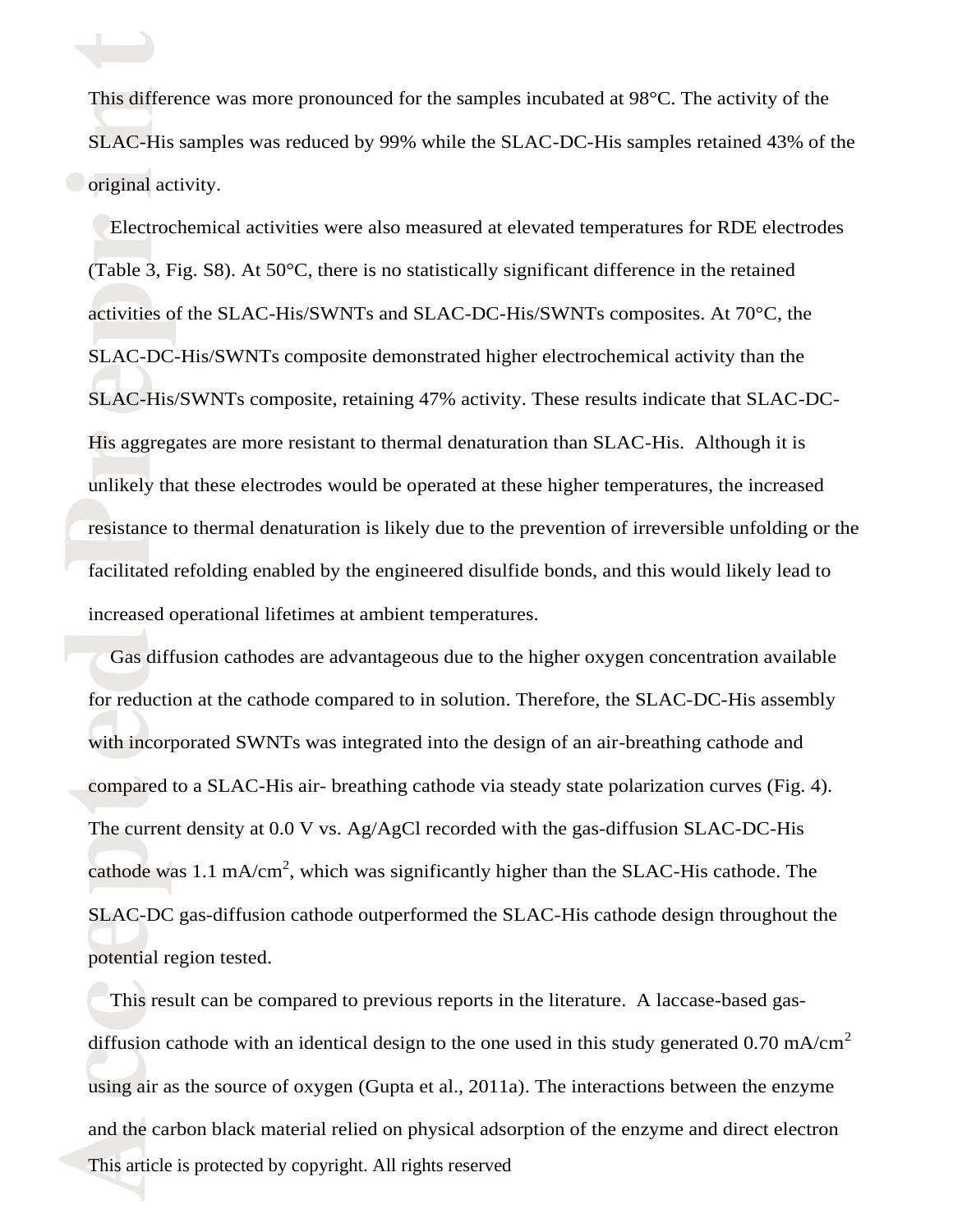laccase complex tethering agent 4,4′-[(8,16-dihydro-8,16-dioxodibenzo[a,j]perylene-2,10-diyl)dioxy] dibutyric acid di(N-succinimidyl ester (DDPSE) and no orienting agent in the construction of the current densities of a BOx-GDE reached 0.70 mA/cm<sup>2</sup> (Ulyanova et al., 2014). Using more prienting a ester) were used for more efficient enzyme orientation, improved electron transfer and stability, as catalyst. Bilirubin oxidase (BOx) gas-diffusion cathode where BOx was physically adsorbed<br>
<sup>2</sup> on the electrode surface demonstrated  $0.35$ -0.50 mA/cm<sup>2</sup> (Gupta et al., 2011b). When an  $\bigcirc$  1.5 times higher current densities in comparison to the same miniature GDE exploring laccase transfer from the electrode to SLAC. To improve the direct electron transfer rate in the current<br>design, we incorporated SWNTs along with the protein engineering approach and thus achieved design, we incorporated SWNTs along with the protein engineering approach and thus achieved orienting agent (syringaldazine) and a tethering agent (1-pyrenebutanoic acid, succinimidyl laccase cathode demonstrated  $\sim 0.44$  mA/cm<sup>2</sup> (Lau et al., 2012).

#### **Conclusion**

 $\overrightarrow{ }$ 

applications. breathing cathode system. This designed self-assembly approach could be employed to create<br>new biomaterials from other enzymes for use in biofuel cells as well as many other biocatalysis were easily<br>the nonspe<br>increased of<br>denaturation In co that can self-assemble into active enzymatic crystalline-like assemblies. The enzyme aggregates In conclusion, we have used computational protein design to create a SLAC double mutant were easily immobilized by physical adsorption, enabling high enzyme loadings. Additionally, the nonspecific incorporation of SWNTs into the aggregates led to improved kinetics from increased enzyme-SWNT contacts. The self-assembly increased resistance to thermal denaturation. A current density of 1.1 mA/cm<sup>2</sup> at 0 V vs. Ag/AgCl was achieved in an airbreathing cathode system. This designed self-assembly approach could be employed to create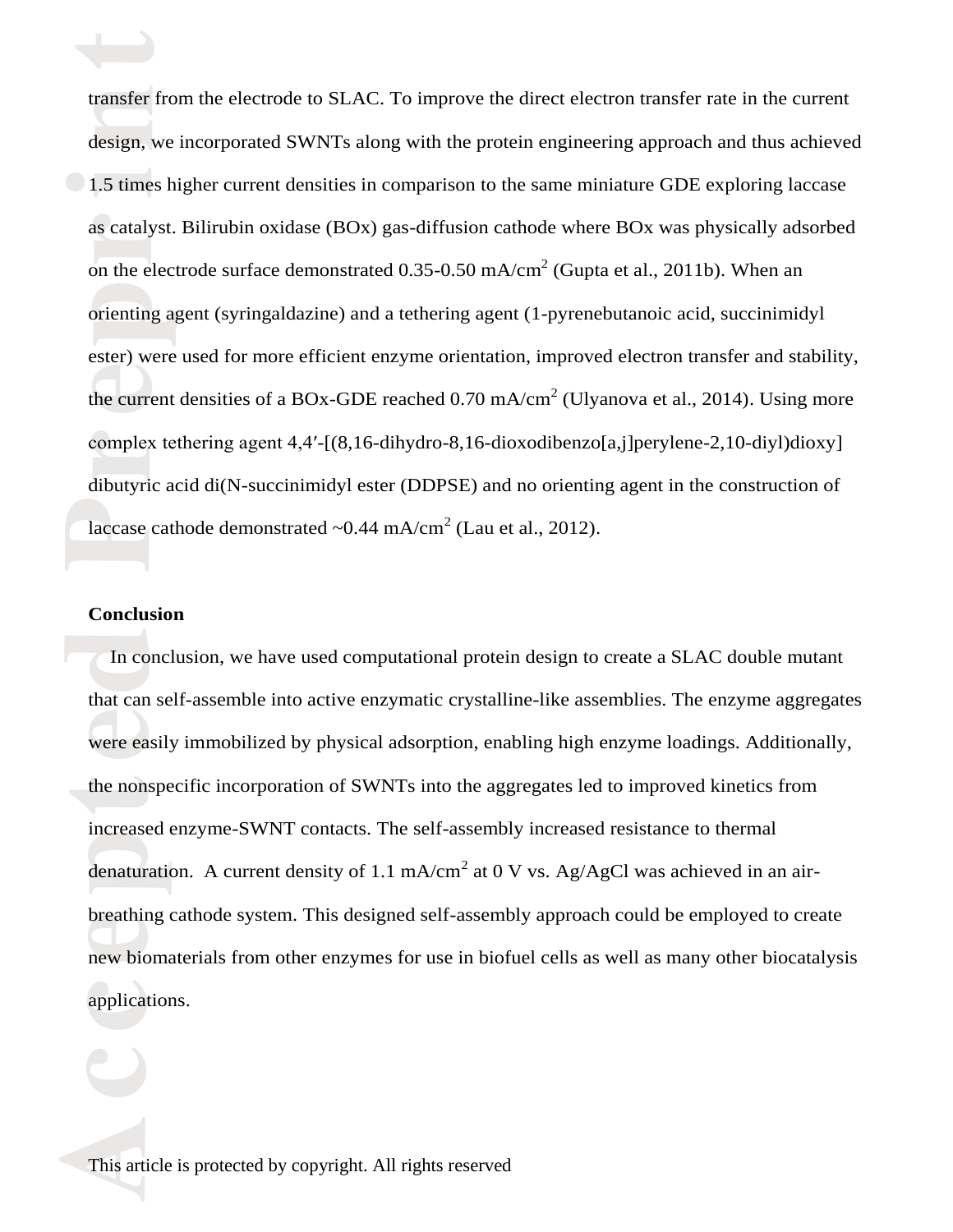# **Acknowledgments**<br>We thank S. Nan

 $\overrightarrow{ }$ 

ithe project. This work was funded by the Air Force Office of Scientific Research. We thank S. Namazi, Dr. G. Szilvay and Dr. E. Campbell for their technical contributions to

### r**References**

- e**22**:807–812. Addo PK, A Cells Based on NAD+-Dependent Enzymes. Ed. Evgeny Katz, Plamen Atanassov. *Electroanalysis* Addo PK, Arechederra RL, Minteer SD. 2010. Evaluating Enzyme Cascades for Methanol/Air Biofuel
- brea Babanova S, Artyushkova K, Ulyanova Y, Singhal S, Atanassov P. 2014. Design of experiments and principal component analysis as approaches for enhancing performance of gas-diffusional airbreathing bilirubin oxidase cathode. *Journal of Power Sources* **245**:389–397.
	- Bard AJ, Faulkner LR. 2001. Electrochemical Methods: Fundamentals and Applications 2nd ed. New York: John Wiley and Sons.
- Barton S devices. *Chem. Rev.* **104**: 4867-4886. Barton SC, Gallaway J, Atanassov P. 2004. Enzymatic biofuel cells for implantable and microscale

Cooney MJ, Svoboda V, Lau C, Martin G. 2008. Enzyme catalysed biofuel cells. *Energy & Environmental Science* **1**:320–337.

- Cooney MJ<br>Environ<br>Davila D, F<br>FJ, Ma Davila D, Esquivel JP, Vigues N, Sanchez O, Garrido L, Tomas N, Sabate N, del Campo FJ, Munoz FJ, Mas J. 2008. Development and optimization of microbial fuel cells. *Journal of New Materials for Electrochemical Systems* **11**:99–103.
	- ccathodes produced from SLAC, a small laccase from Streptomyces coelicolor. *Biosensors and*  e Gallaway J, Wheeldon I, Rincon R, Atanassov P, Banta S, Barton SC. 2008. Oxygen-reducing enzyme *Bioelectronics* **23**:1229–1235.
- Glykys<br>
auto<br>
This art This article is protected by copyright. All rights reserved Glykys DJ, Szilvay GR, Tortosa P, Suárez Diez M, Jaramillo A, Banta S. 2011. Pushing the limits of automatic computational protein design: design, expression, and characterization of a large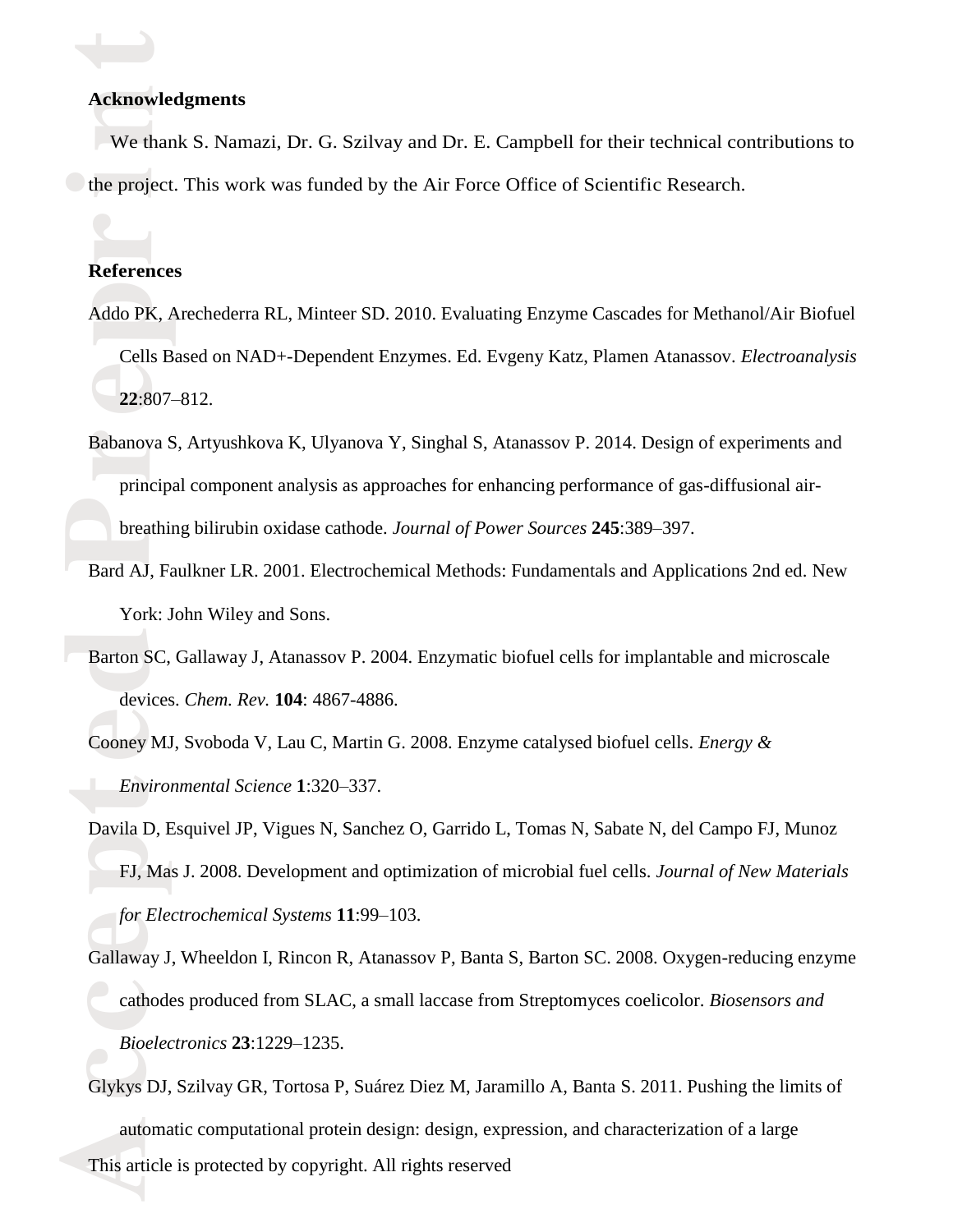synthetic protein based on a fungal laccase scaffold. *Syst Synth Biol* **5**:45–58.

 $\overrightarrow{ }$ 

- r*Acta* **56**:10767–10771. imulti-copper oxidases: Gas-diffusion laccase-catalyzed cathodes for biofuel cells. *Electrochimica*  synthetic protein based on a fungal laccase scaffold. Syst Synth Biol 5:45-58.<br>Gupta G, Lau C, Branch B, Rajendran V, Ivnitski D, Atanassov P. 2011a. Direct bio-electrocatalysis by
	- transfer *Communications* **13**:247–249. Gupta G, Lau C, Rajendran V, Colon F, Branch B, Ivnitski D, Atanassov P. 2011b. Direct electron transfer catalyzed by bilirubin oxidase for air breathing gas-diffusion electrodes. *Electrochemistry*
	- rElectron Transfer via Site-Specific Gold Nanoparticle Conjugation. *J. Am. Chem. Soc.* **133**:19262– 19265. eHolland JT, Lau C, Brozik S, Atanassov P, Banta S. 2011. Engineering of Glucose Oxidase for Direct
- Jiang L, Tanaka F, Barbas CF, Hilvert D, Houk KN, Stoddard BL, Baker D. 2008. De Novo Computational Jiang L, Althoff EA, Clemente FR, Doyle L, Rothlisberger D, Zanghellini A, Gallaher JL, Betker JL, Design of Retro-Aldol Enzymes. *Science* **319**:1387–1391.
- $\lim J, J$  *Advances* **24**:296–308. Kim J, Jia H, Wang P. 2006. Challenges in biocatalysis for enzyme-based biofuel cells. *Biotechnology*
- King NP, S<br>2012. C<br>Accura<br>King NP, B King NP, Sheffler W, Sawaya MR, Vollmar BS, Sumida JP, Andre I, Gonen T, Yeates TO, Baker D. 2012. Computational Design of Self-Assembling Protein Nanomaterials with Atomic Level Accuracy. *Science* **336**:1171–1174.

King NP, Bale JB, Sheffler W, McNamara DE, Gonen S, Gonen T, Yeates TO, Baker D. 2014.

Accurate design of co-assembling multi-component protein nanomaterials. *Nature* **510**:103–108.

- cEnzyme. *Science* **308**:857–860. Accurate design of co-assembling multi-component protein nanomaterials. *Nature* 510:103-1<br>Korkegian A, Black ME, Baker D, Stoddard BL. 2005. Computational Thermostabilization of an
- Edd C, P.<br>Nar<br>Ene<br>This art. Lau C, Adkins ER, Ramasamy RP, Luckarift HR, Johnson GR, Atanassov P. 2012. Design of Carbon Nanotube-Based Gas-Diffusion Cathode for O2 Reduction by Multicopper Oxidases. *Advanced Energy Materials* **2**:162–168.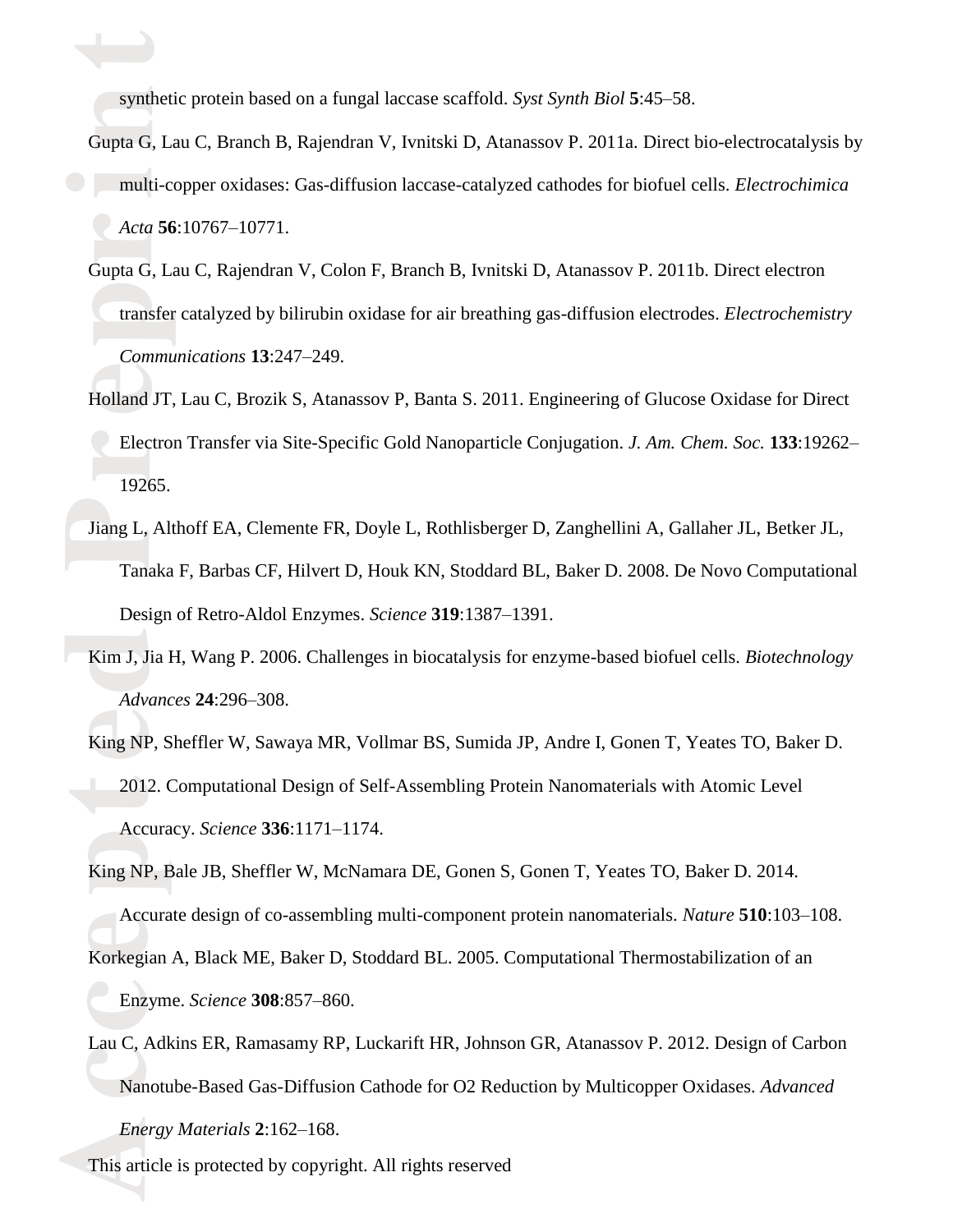Lim J, Cirigliano N, Wang J, Dunn B. 2007. Direct electron transfer in nanostructured sol-gel<br>electrodes containing bilirubin oxidase. Phys. Chem. Chem. Phys. 9:1809–1814. electrodes containing bilirubin oxidase. *Phys. Chem. Chem. Phys.* **9**:1809–1814.

 $\overrightarrow{ }$ 

- rRabaey K. 2006. Microbial fuel cells: methodology and technology. *Environ. Sci. Technol.* **40**:5181–5192. iLogan BE, Hamelers B, Rozendal R, Schröder U, Keller J, Freguia S, Aelterman P, Verstraete W,
	- Luckarift H applications. New York: John Wiley and Sons. Luckarift HR, Atanassov PB, Johnson GR. 2014. Enzymatic fuel cells: From fundamentals to
	- rlaccase from Streptomyces coelicolorwith unprecedented activity. *Protein Sci.* **13**:2388–2397. Machczynski MC, Vijgenboom E, Samyn B, Canters GW. 2004. Characterization of SLAC: A small

Biot Minteer SD, Liaw BY, Cooney MJ. 2007. Enzyme-based biofuel cells. *Current Opinion in Biotechnology* **18**:228–234.

- 222 Padilla JE, Colovos C, Yeates TO. 2001. Nanohedra: Using symmetry to design self assembling protein cages, layers, crystals, and filaments. *Proceedings of the National Academy of Sciences* **98**:2217– 2221.
- From gradients<br>
oxidase<br>
Szilvay GR<br>
Atanas Ramírez P, Mano N, Andreu R, Ruzgas T, Heller A, Gorton L, Shleev S. 2008. Direct electron transfer from graphite and functionalized gold electrodes to T1 and T2/T3 copper centers of bilirubin oxidase. *Biochimica et Biophysica Acta (BBA) - Bioenergetics* **1777**:1364–1369.
	- Szilvay GR, Brocato S, Ivnitski D, Li C, Iglesia PDL, Lau C, Chi E, Werner-Washburne M, Banta S, Atanassov P. 2011. Engineering of a redox protein for DNA-directed assembly. *Chem. Commun.* **47**:7464–7466.
	- cOxidase-Adsorbed Carbon Aerogel Electrodes without Mediator. *Fuel Cells* **7**:463–469. e Tsujimura S, Kamitaka Y, Kano K. 2007. Diffusion-Controlled Oxygen Reduction on Multi-Copper
- Francisco Crystal<br>
orie<br>
Phy<br>
This art Ulyanova Y, Babanova S, Pinchon E, Matanovic I, Singhal S, Atanassov P. 2014. Effect of enzymatic orientation through the use of syringaldazine molecules on multiple multi-copper oxidase enzymes.

*Phys. Chem. Chem. Phys.* **16**:13367–13375.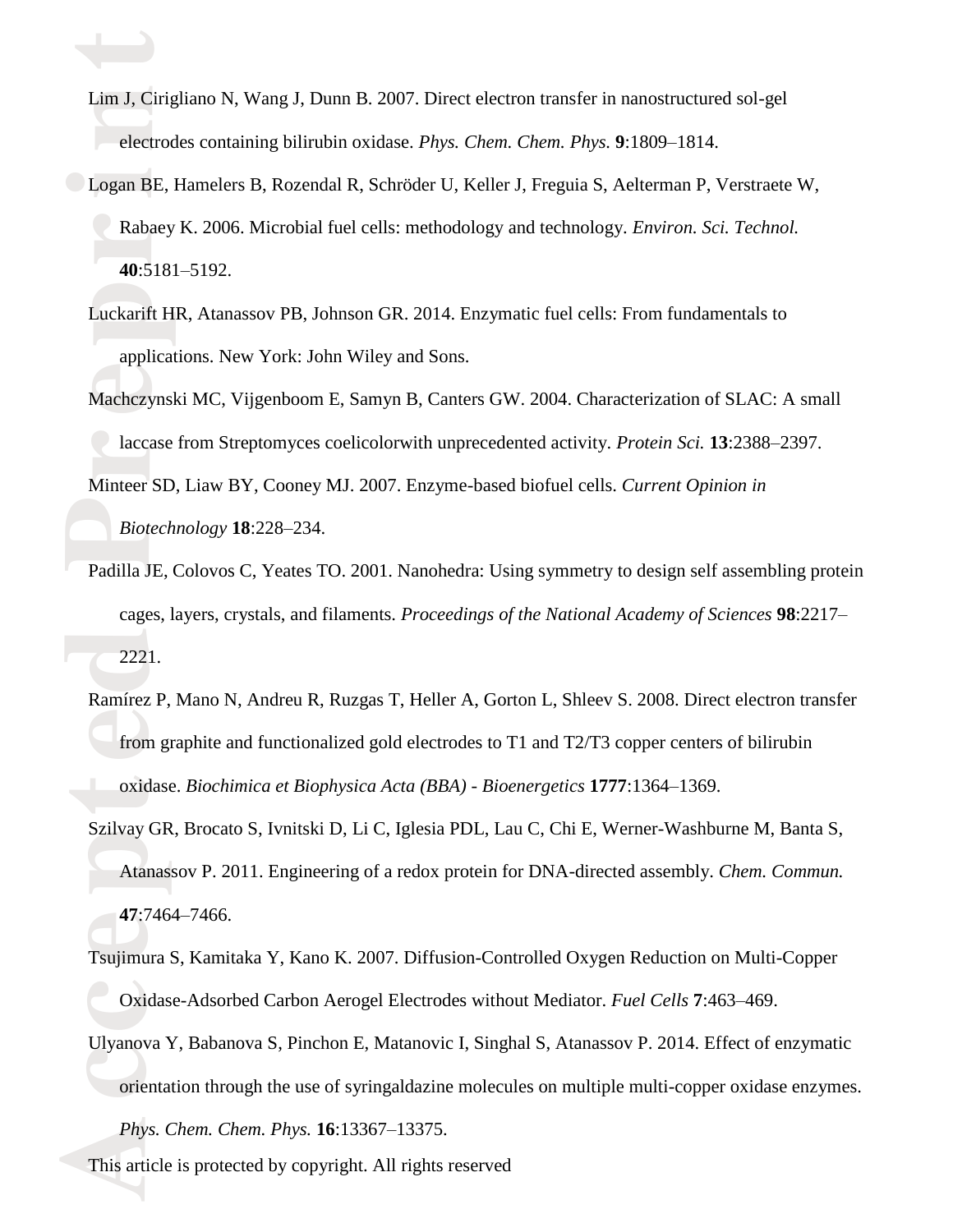- iintroduced building blocks. *Protein Sci.* **18**:960–969. Usui K, Maki T, Ito F, Suenaga A, Kidoaki S, Itoh M, Taiji M, Matsuda T, Hayashizaki Y, Suzuki H.<br>2009. Nanoscale elongating control of the self-assembled protein filament with the cysteine-2009. Nanoscale elongating control of the self-assembled protein filament with the cysteine-
	- Natl. Sc Wheeldon IR, Gallaway JW, Barton SC, Banta S. 2008. Bioelectrocatalytic hydrogels from electron conducting metallopolypeptides coassembled with bifunctional enzymatic building blocks. *Proc. Natl. Sci.* **105**: 15275-15280.

e*Biotechnology* **14**:590–596.Wong TS, Schwaneberg U. 2003. Protein engineering in bioelectrocatalysis. *Current Opinion in* 

This art: This article is protected by copyright. All rights reserved

 $\mathbf{C}$ 

 $\bigoplus$ 

pte

 $\mathbf{\underline{\mathsf{a}}}$ 

 $\overrightarrow{ }$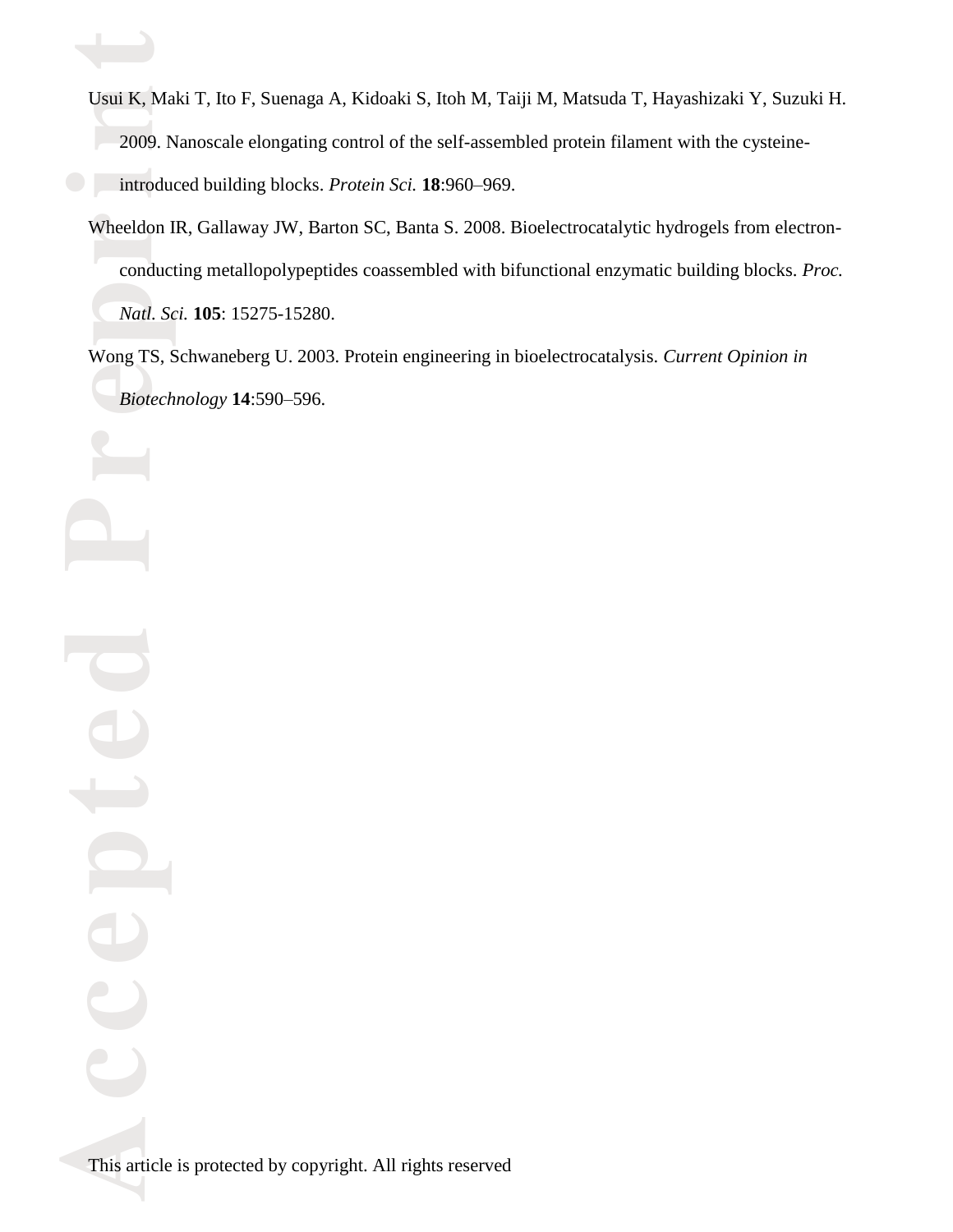#### **Tables**

 $\overrightarrow{ }$ 

 $\mathbf{C}$ 

 $\bigoplus$ 

deviation from the mean. Tables<br>Table 1. Kinetic parameters of SLAC-DC-His and SLAC-His for DMP oxidation. Measurements were performed in triplicate, and represented with their mean and standard

|                    | $K_M$ [mM]         | $k_{cat}$ [min <sup>-1</sup> ] | $k_{cat}/K_M$ [mM <sup>-1</sup> min <sup>-1</sup> ] |
|--------------------|--------------------|--------------------------------|-----------------------------------------------------|
| <b>SLAC-DC-His</b> | $13 \pm 2^{\rm a}$ | $110 \pm 10$                   | $8.2 \pm 1.6^{\circ}$                               |
| <b>SLAC-His</b>    | $4.7 \pm 0.4$      | $120 \pm 10$                   | $25 \pm 2$                                          |

control SLAC-His were calculated by unpaired two-sample t-test  $a<sub>p</sub> < 0.01$ , where statistical significance of SLAC-DC-His parameters compared to the

measured at 25°C after 30 minute incubation at elevated temperatures. Measurements were performed in triplicate, normalized by the activity at 25°C and represented with t mean and standard deviation from the mean. **Table 2.** Residual specific activities of SLAC-His and SLAC-DC-His for DMP oxidation were performed in triplicate, normalized by the activity at 25°C and represented with their

|                                                                                                     | $25^{\circ}C$ | $70^{\circ}C$              | $98^{\circ}$ C               |  |  |
|-----------------------------------------------------------------------------------------------------|---------------|----------------------------|------------------------------|--|--|
| SLAC-DC-His                                                                                         | $1.0 \pm 0.1$ | $0.50 \pm 0.08^{\text{a}}$ | $0.43 \pm 0.08^{\text{a}}$   |  |  |
| <b>SLAC-His</b>                                                                                     | $1.0 \pm 0.1$ | $0.31 \pm 0.05^{\text{a}}$ | $0.011 \pm 0.004^{\text{a}}$ |  |  |
| $\frac{a_{n}}{2}$ 0.01 where statistical significance compared to measurements at 25% coloulated by |               |                            |                              |  |  |

 $\frac{a}{p} < 0.0$ <br>unpaired  $p < 0.01$ , where statistical significance compared to measurements at 25 $\degree$ C calculated by unpaired two-sample t-test

Measurements were performed in triplicate, normalized by the activity at 25°C and<br>represented with their mean and standard deviation from the mean.<br> $25^{\circ}\text{C}$  50°C 70°C **Table 3.** Retained electrochemical activity of SLAC-His/SWNTs and SLAC-DC-His/SWNTs composites where SWNTs were incorporated prior to aggregation. represented with their mean and standard deviation from the mean.

|                    | $25^{\circ}\mathrm{C}$ | $50^{\circ}$ C          | $70^{\circ}\mathrm{C}$     |
|--------------------|------------------------|-------------------------|----------------------------|
| <b>SLAC-DC-His</b> | $1.0 \pm 0.1$          | $0.77 \pm 0.10^{\circ}$ | $0.47 \pm 0.03^{\text{a}}$ |
| SLAC-His           | $.0 \pm 0.1$           | $0.81 \pm 0.02^{\circ}$ | $0.05 \pm 0.04^{\text{a}}$ |
| $\sim$             |                        |                         |                            |

SLAC-DC-<br>
SLAC-His<br>  $\frac{1}{a} p < 0.01$ ,<br>
unpaired two<br>
unpaired two<br>
unpaired two  $a<sub>p</sub> < 0.01$ , where statistical significance compared to measurements at 25 $\degree$ C calculated by unpaired two-sample t-test

 $\rm{b}$  p < 0.05, where statistical significance compared to measurements at 25 $\rm{^{\circ}C}$  calculated by unpaired two-sample t-test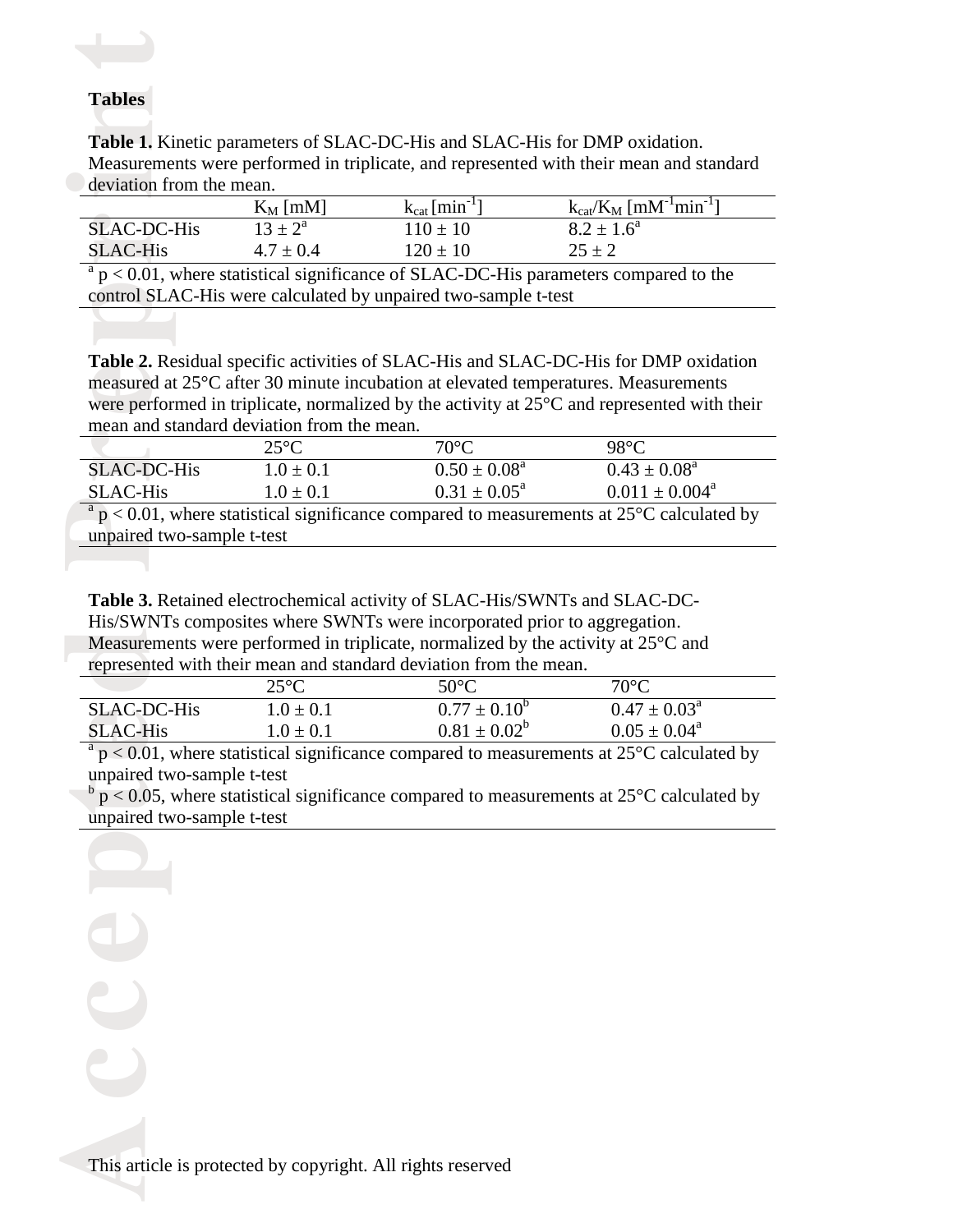# **List of Figures<br>Figure 1. Desigr**

 $\overrightarrow{ }$ 

DC-His trimers, showing the two disulfide linkages which form the interface as green, blue and yellow<br>spheres. The active site copper atoms are also shown as gold spheres. C)TEM image of SLAC-DC-His aggregates. dimer interface to terminal SLAC-DC-His trimers, adding new trimers to the assembly until a fully connected crystalline architecture is attained. B) Detail of the designed dimer interface between SLAC wherein a single new interface gives rise to self-assembly. Shown is the stepwise application of the **Figure 1.** Design of the SLAC-DC-His assembly: A) Illustration of one-interface design principle, spheres. The active site copper atoms are also shown as gold spheres. C)TEM image of SLAC-DC-His

SLAC-His (squares) and SWNTs only (diamonds). Three independent identical electrodes for each cathode type were prepared and tested for reproducibility. The results are represented with the mean from the three measurements and the standard deviation from the mean. saturated electrolyte (dash dotted lines) and an electrolyte exposed to air (dashed lines)  $(10 \text{ mV/s}, 1600 \text{ rpm})$ . Insets (reproduced for clarity in Fig. S10) show the dependence of the current density at -0.15 V vs. Ag/AgCl on the oxygen concentration in the electrolyte with SLAC-DC-His aggregates (triangles), Fi<mark>gure 2.</mark> R<br>SLAC-DC-l aggregates. Experiments were performed in an oxygen depleted electrolyte (solid lines), oxygen **Figure 2.** RDE measurements of A) SLAC-DC-His aggregates adsorbed on SWNTs B) pre-formed SLAC-DC-His aggregates mixed with SWNT inks, and C) SWNTs incorporated into SLAC-DC-His rpm). Insets (reproduced for clarity in Fig. S10) show the dependence of the current density at -0.15 V cathode type were prepared and tested for reproducibility. The results are represented with the mean

Figure 3. RDE measurements of SWNTs only (solid black line), SLAC-His mixed with SWNTs (gray line), denatured SLAC-His mixed with SWNTs (gray dashed line), SLAC-DC-His aggregates adsorbed on SWNTs (deched line) pro formed on SWNTs (dashed line) pre-formed SLAC-DC-His aggregates mixed with SWNT ink (dash dotted **Figure 3.** RDE measurements of SWNTs only (solid black line), SLAC-His mixed with SWNTs (gray line) and SLAC-DC-His with incorporated SWNTs before aggregation (dotted line) in electrolyte exposed to ambient air (10 mV/s and 1600 rpm).

cathode typ<br>the mean and<br> Figure<br>(triangle with 9.2 μg of enzyme deposited on each cathode. Three independent identical electrodes for each **Figure 4.** Potentiostatic polarization curves for SLAC-DC-His aggregates (circles), SLAC-His (triangles) and neat SWNTs (squares) when incorporated into the design of a gas-diffusion cathode cathode type were prepared and tested for reproducibility. The results in the figure are represented with the mean and the standard deviation from the mean.

This art: This article is protected by copyright. All rights reserved

 $\mathbf{C}$ 

 $\bigoplus$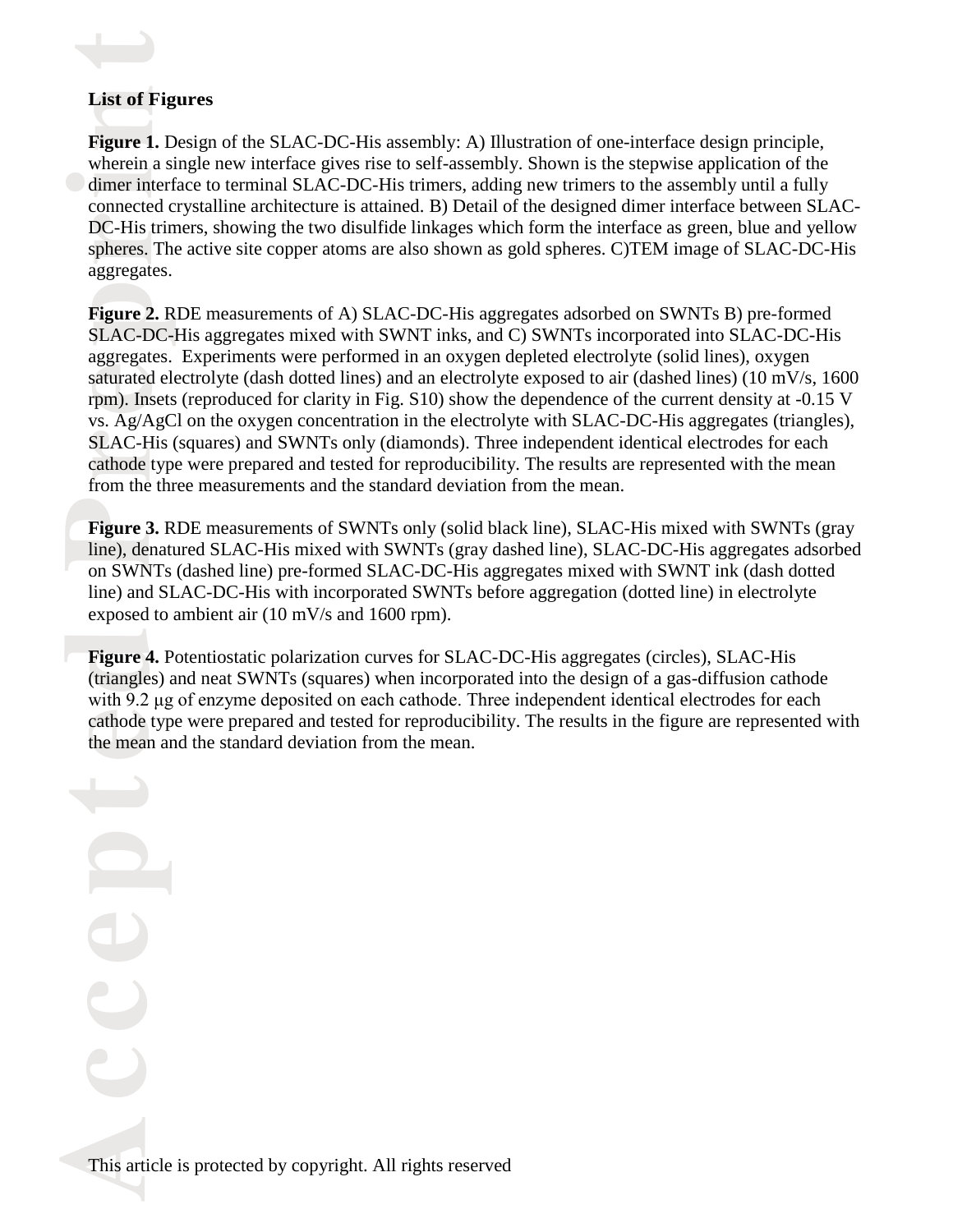

**Figure 1**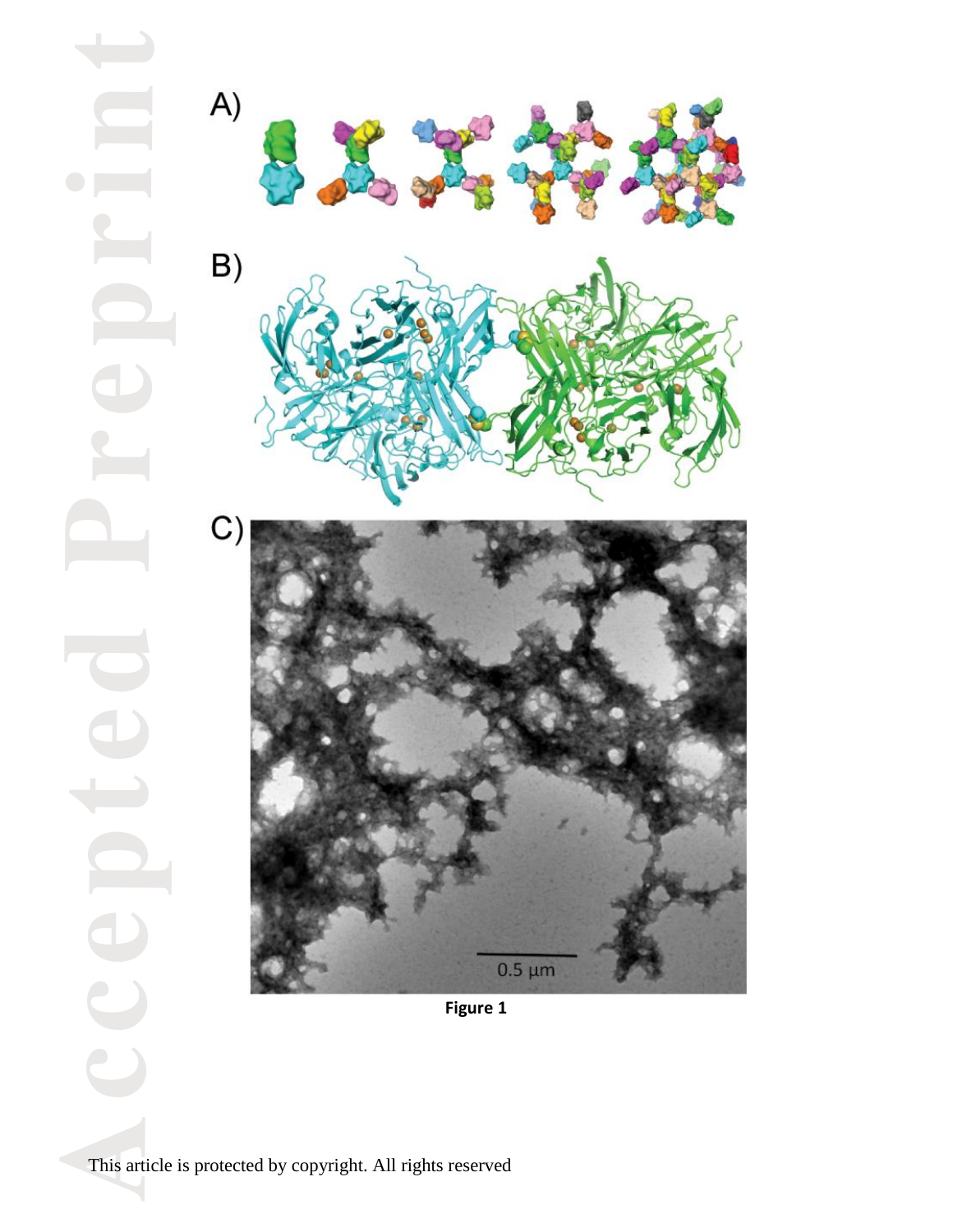



This article is protected by copyright. All rights reserved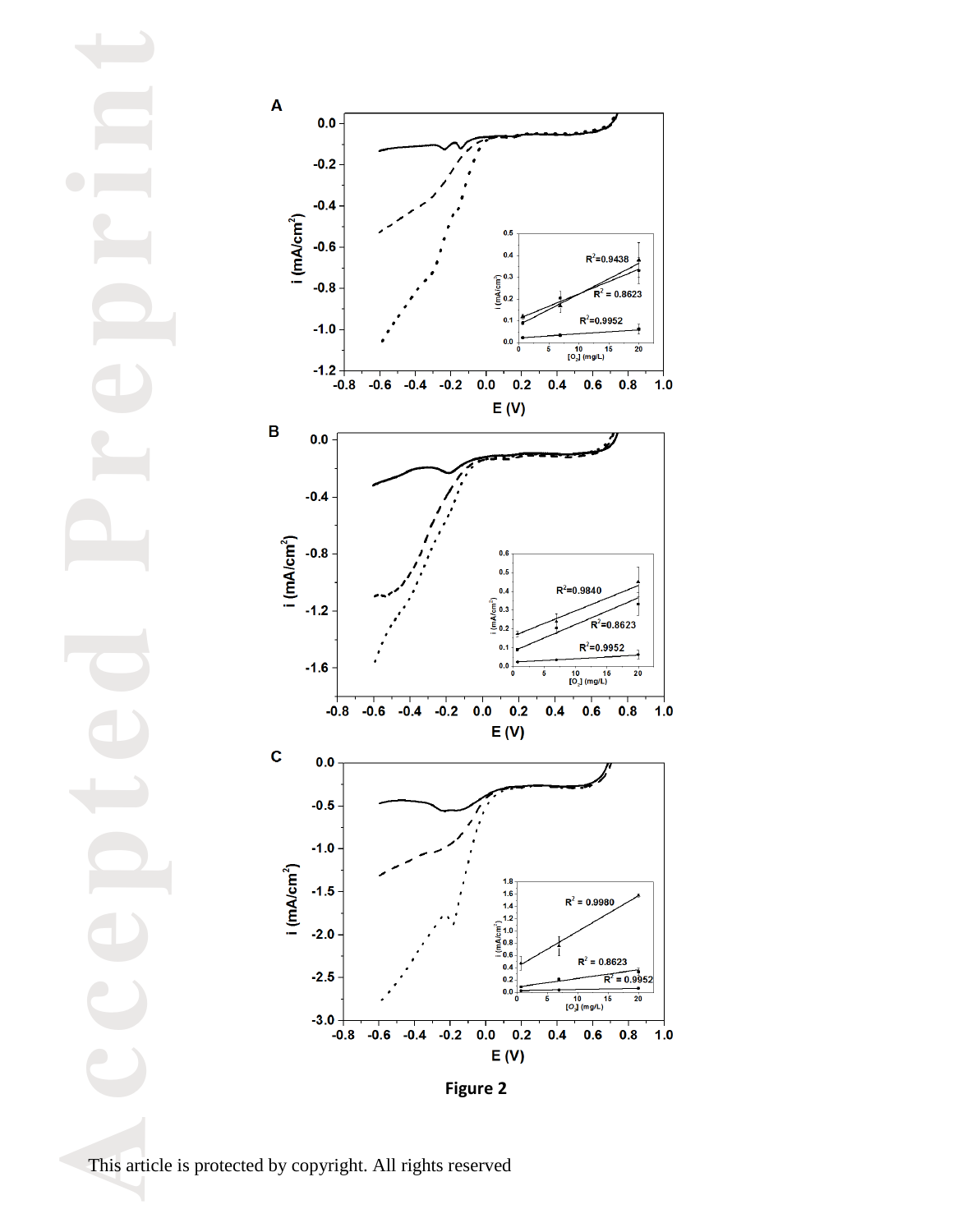

This art: This article is protected by copyright. All rights reserved

 $\mathbf{C}$ 

 $\bigoplus$